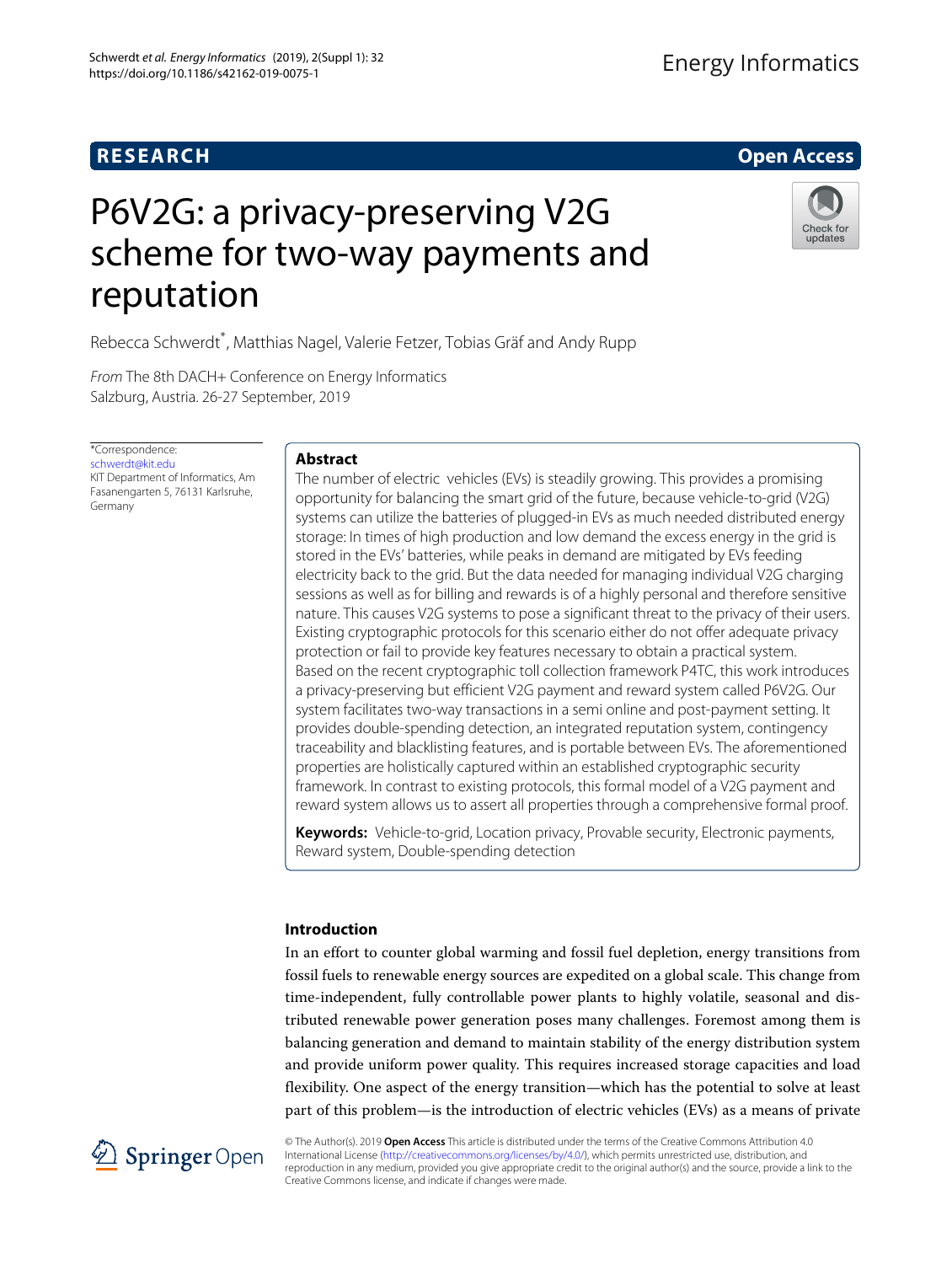and public transportation. EVs do not require fossil fuels and can significantly reduce air and noise pollution, especially in urban areas. Most industrial nations have started to subsidize EVs as well as set concrete objectives on how many EVs they want to deploy by a certain year (Foley et al. [2010\)](#page-19-0). Target dates for complete bans on the sale of new cars with internal combustion engines are as early as 2020 in some countries—with many others planning to have phased them out by 2030 (Burch and Gilchrist [2018;](#page-19-1) Löfven [2019;](#page-19-2) Department of Public Expenditure and Reform [2019\)](#page-19-3). While EVs themselves pose a substantial and growing demand on the system, they also have the capacity to contribute to a solution. Privately owned vehicles remain parked for more than 95% of the time (Kempton and Letendre [1997\)](#page-19-4). During this time the EV's battery can be utilized in a vehicle-to-grid (V2G) scheme, providing storage capacity and flexibility in the recharging process to help balance power generation and demand in the grid (Kempton and Letendre [1997\)](#page-19-4): Surpluses from volatile renewable power generation can be stored in parked EV's batteries, which collectively provide substantial distributed energy storage. Conversely, energy stored in EVs can be used to mitigate peaks in demand and drops in generation. In contrast to the benefits such a system provides it can also pose a significant threat to the privacy of its users (Krumm [2007;](#page-19-5) Golle and Partridge [2009\)](#page-19-6). The individual location data that may be gathered from identifying or linkable transactions is highly sensitive and can be maliciously exploited. To further participation in a voluntary V2G system, privacy guarantees can be just as important as low effort usability, as concerns arising from loss of personal information as well as any effort required from the user could discourage its use. Facilitating effortless payment for EV charging at a public charging spot (EVSE) as well as rewards for ancillary services during the charging session while keeping transactions privacy-preserving, unidentifying, and unlinkable poses a big challenge.

This paper introduces a novel and privacy-preserving V2G payment system called P6V2G. It was developed by adapting the recently proposed cryptographic toll collection system P4TC (Hoffmann et al. [2018\)](#page-19-7) to a V2G setting where multiple charging point operators provide publicly accessible EVSEs for EVs. P6V2G facilitates two-way transactions for EV charging, allowing both payment from the user to the operator for having their vehicle charged as well as rewards for providing the EV's battery as a buffer to the grid. P6V2G is a post-payment system where a user accumulates debt and rewards on a wallet and gets periodic, e.g., monthly, bills from their e-mobility operator (eMO). Therefore, P6V2G offers convenient low effort usability, leading more people to make their EV's batteries available for ancillary services. Our protocols are designed to be efficient even when performed on low performance hardware that is realistically present in EVs, EVSEs and wallets<sup>1</sup>. To further take realistic technology restrictions into account, EVSEs are not required to have permanent online capabilities; tasks can be conducted offline without loss of any functionality. An integrated reputation scheme records how reliable the user is, e.g., in leaving their EV plugged in as long as they predicted at the start of a charging session. This enables EVSEs to better plan the charging of vehicles and, e.g., offer cheaper/higher rewarded long term charging to reliable users. To ensure security, P6V2G

<span id="page-1-0"></span><sup>&</sup>lt;sup>1</sup>Wallets might be realized on smart phones, but a separate device like a smart card might be more desirable as it can be left in the car. To handle the low performance of currently available smart cards, we would assume wallets to act as a secure store of the users secrets only and be able to outsource more costly computation to the EV.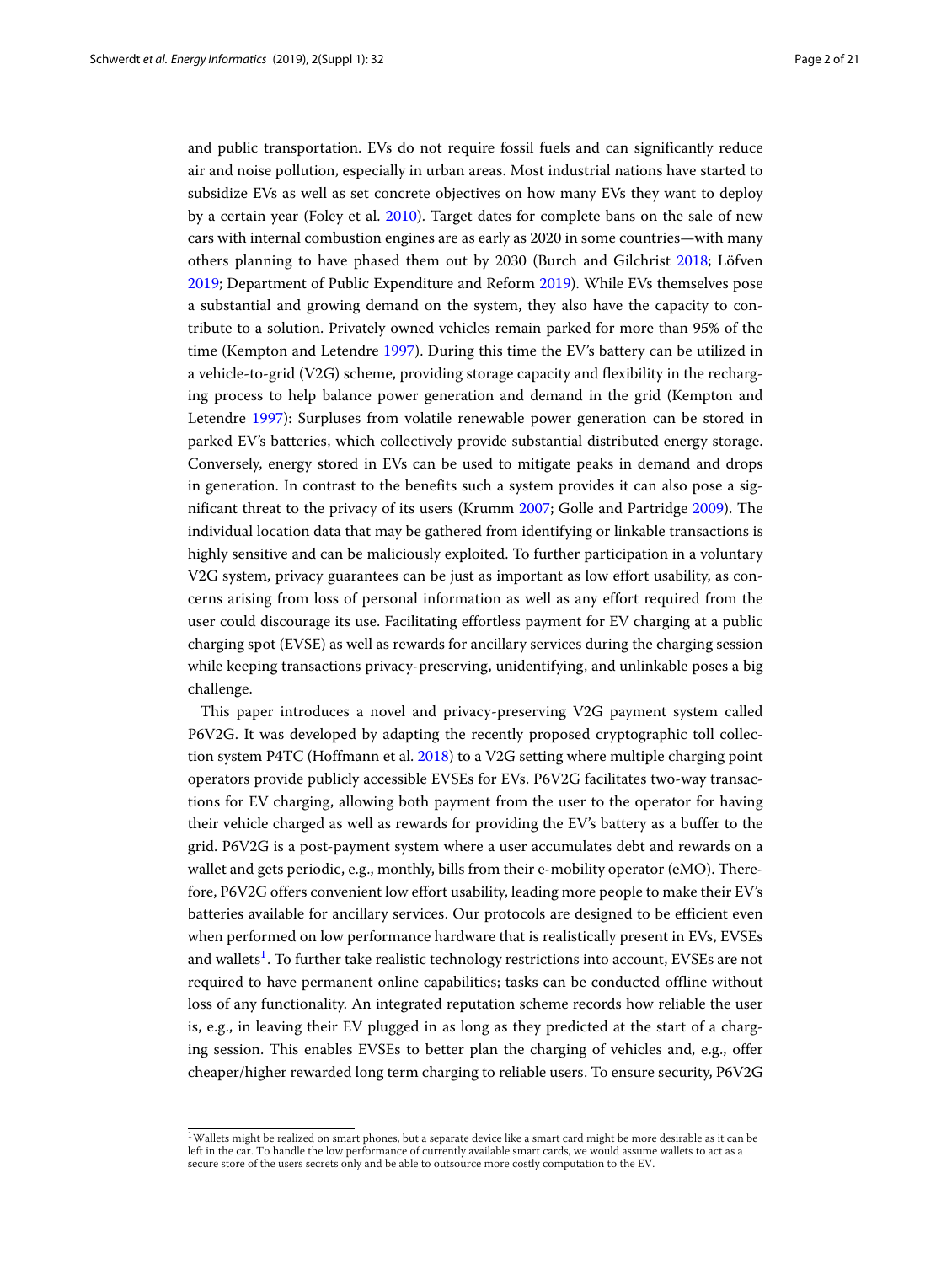provides a fraud detection mechanism that not only detects fraudulent behavior and identifies the misbehaving user, but outputs a publicly verifiable proof of guilt to avert the possibility of false accusations. With consent of a designated authority, misbehaving users can have their wallets traced (*contingency traceability*), blacklisted, or their debt recalculated—for instance if the user fails to present their wallet for billing at the end of a billing period. In addition, our system implements a mechanism to blacklist EVs (independently of blacklisted wallets), so that stolen vehicles can be traced or even detained at an EVSE. Since EVs and wallets are modeled as two different entities in P6V2G, they may be combined arbitrarily, resulting in a portable system. This is particularly useful for users with multiple cars as well as for renting or sharing EVs. The whole system is formalized in a comprehensive security model and validated by a rigorous proof asserting system security as well as user privacy.

#### **Related work**

In this section we firstly give a summary of different payment and reward systems that were proposed for, or can be adapted to a V2G setting. This overview shows that while all of them have their respective merits, none so far provides solutions for *all* the challenges and restrictions posed by realistic V2G interactions. In a second part, we give a more detailed introduction of the two cryptographic systems (BBA+ (Hartung et al. [2017\)](#page-19-8) and P4TC (Hoffmann et al. [2018\)](#page-19-7)) that our own V2G system P6V2G is based on.

**Other (V2G) payment and reward systems** There are several previously published payment and reward systems that can be deployed in a V2G scenario. Reward-only systems (without two-way payments) include TPP (Wang et al. [2015\)](#page-20-0), and PRAC (Wan et al. [2016\)](#page-20-1). Both systems are not able to aggregate rewards. This results in linkability unless rewards are sufficiently uniform and redeemed individually. Furthermore both systems require permanent online capabilities and very few properties are proven in any formal way. For the remainder of this paragraph we will focus on payment systems that offer two-way transactions. A terse comparison of the discussed systems, the common options of (Chip-and-PIN) *Debit/Credit Card* and *Paper Cash*, and our system is depicted in Table [1.](#page-3-0) In a survey by Han and Xiao [\(2016\)](#page-19-9) another overview of several V2G payment and reward systems, as well as a general summary of challenges and methods associated with privacy in the V2G environment can be found.

In 2012, Liu et al. [\(2012\)](#page-19-10) proposed a system designed to provide privacy at the "right" time (PRT), which has been further improved by Au et al. [\(2014\)](#page-19-11). PRT facilitates twoway transactions between an EV and a single operator running multiple EVSEs. Further parties representing the operator include a grid management and a billing server. User's accounts are pre-paid and have to be topped up regularly. This excludes the possibility of problems arising from users who do not pay their bills (on time) but requires more effort on the user side and leads to users being stuck at EVSEs if they do not have sufficient balance on their account to charge an empty EV. Each EVSE needs a permanent connection to the operator's other parties as PRT is designed as an online system. In particular, all-time access to the central billing server is essential to prevent double-spending. Further assumptions are some read-only memory on the EV that can not be removed from the vehicle. PRT provides traceability that is facilitated by a judge authority and only possible with the user's consent. Via this traceability the system implements lost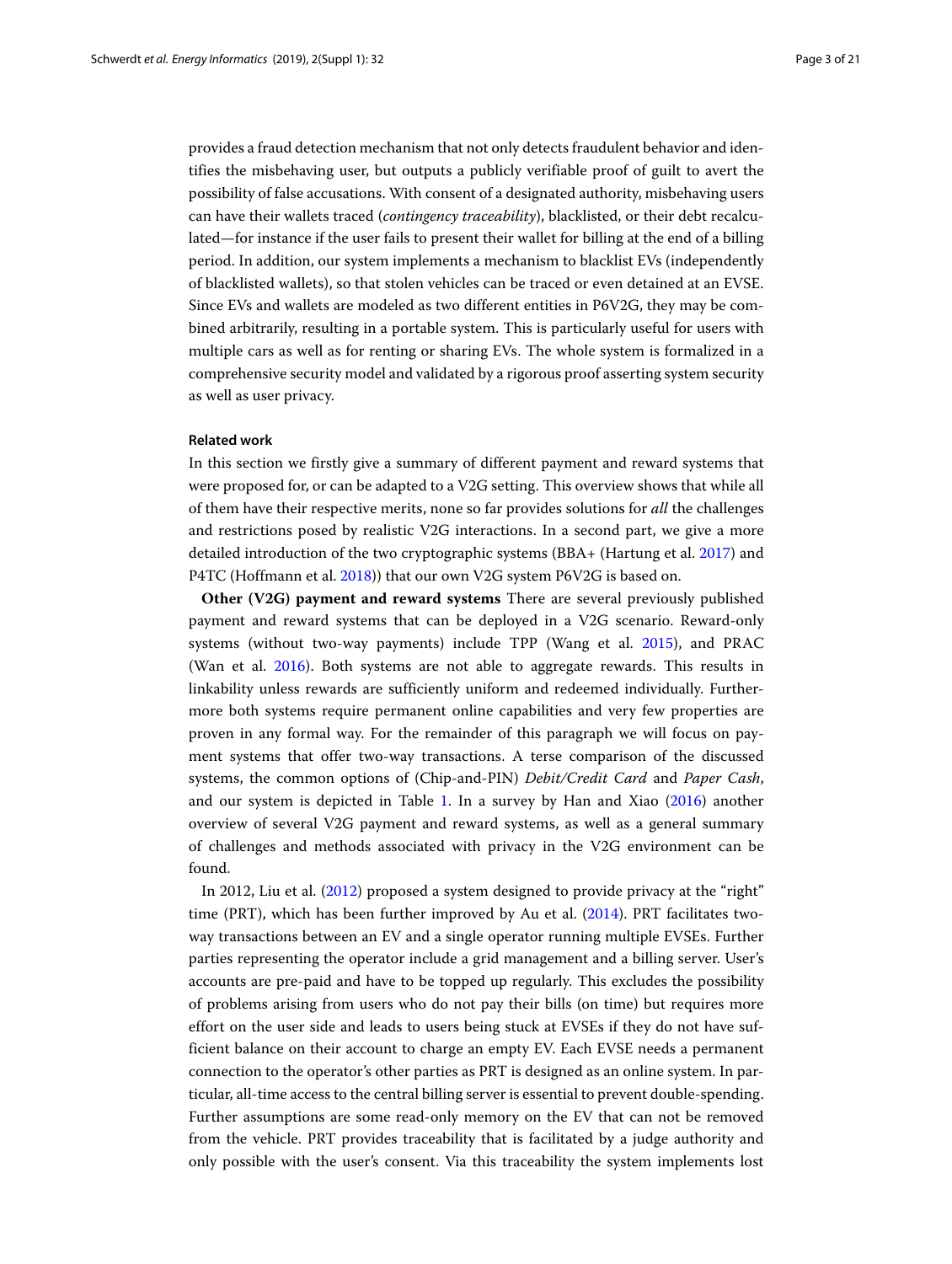<span id="page-3-0"></span>

|                                                            |                                                                | Table 1 Comparison of two-way payment systems                                                 |                |                                  |            |                             |              |          |                 |
|------------------------------------------------------------|----------------------------------------------------------------|-----------------------------------------------------------------------------------------------|----------------|----------------------------------|------------|-----------------------------|--------------|----------|-----------------|
| System                                                     | Location<br>privacy                                            | payment<br>Post-                                                                              | online<br>Semi | spending<br>detection<br>Double- | Reputation | Contingency<br>traceability | Blacklisting | Portable | Formal<br>proof |
| PRT (Au et<br>al. 2014)                                    |                                                                | ×                                                                                             | ×              | n/a <sup>1</sup>                 | ×          |                             | ×            |          | $\lesssim$      |
| PnC (ISO<br>15118)<br>È.                                   |                                                                |                                                                                               |                | n/a <sup>2</sup>                 | ×          | n/a <sup>2</sup>            |              | ×        | ×               |
| Vormenausschuss<br>biltechnik<br>2015;<br>Automo-<br>2016) |                                                                |                                                                                               |                |                                  |            |                             |              |          |                 |
| et al. 2015)<br><b>Baldimtsi</b><br>E-Cash                 |                                                                | ×                                                                                             |                |                                  | ×          | ×                           | ×            |          | $\frac{x}{x}$   |
| Debit/Credit<br>Card                                       |                                                                | $\check{\times}$                                                                              |                | n/a <sup>2</sup>                 |            | n/a <sup>2</sup>            |              |          |                 |
| Paper<br>Cash                                              |                                                                |                                                                                               |                | n/a                              | ×          |                             |              |          |                 |
| <b>P6V2G</b>                                               |                                                                |                                                                                               |                |                                  |            |                             |              |          |                 |
|                                                            | Double-spending detection is not applicable in online systems. | <sup>2</sup> Double-spending detection/traceability are not applicable in identifying systems |                |                                  |            |                             |              |          |                 |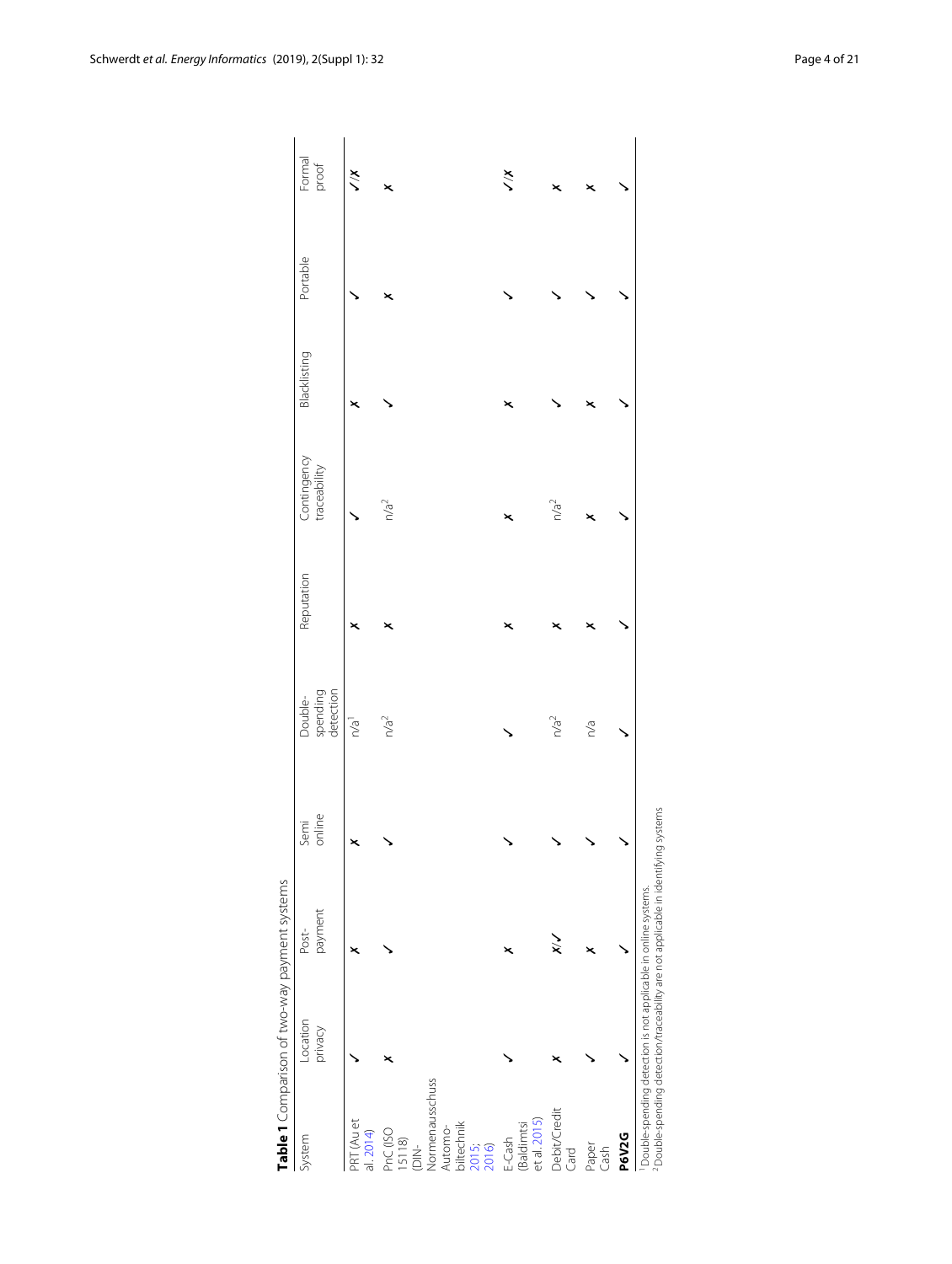protection, dispute resolution and tracing of stolen vehicles. While neither (Liu et al. [2012\)](#page-19-10) nor (Au et al. [2014\)](#page-19-11) provide any reputation system, (Liu et al. [2012\)](#page-19-10) describes the possibility of facilitating a portable mode where the account is managed on some mobile device instead of the EV. This, however, excludes other features like correct tracing and the system still relies on a read-only memory that now has to be available on this mobile device. Au et al. [\(2014\)](#page-19-11) includes two game-based proofs for cheating prevention and location privacy. Unfortunately these proofs only assert the impossibility of very specific attacks on the system and do not give any guarantees for attacks that were not explicitly considered.

The International Electrotechnical Commission's V2G standard ISO 15118 (DIN-Normenausschuss Automobiltechnik [2015;](#page-19-12) [2016\)](#page-19-13) allows for contract based charging called "Plug & Charge" (PnC). In this system the EV shows a valid contract certificate from its eMO to the EVSE at the start of a charging session. At the end of each charging session, the EV signs the service detail record (SDR) of this session and sends it to the EVSE. In an online phase, the EVSE sends the SDR to the respective eMO who collects and uses them to bill the contract owner at the end of each billing period. Since the certificate includes the contract ID, this system is fully identifying. Furthermore—since the system is not portable between EVs—driver specific billing within EV fleets (like car sharing or company fleets) is not possible while simultaneously preserving the drivers privacy from the operator of this fleet: the corresponding eMO has to provide the fleet operator with a detailed account of all the EV's charging sessions so they can match them to specific drivers. The PnC system facilitates semi online post-payments and provides blacklisting. Please also note that only minimal security is guaranteed in ISO 15118. While off-the-shelf cryptographic methods like encryption and signatures are employed for EV authentication and to guarantee privacy from eavesdropping but non-involved parties, EVSEs are essentially assumed to be trustworthy and very little user security is offered. Furthermore, no resulting privacy or security guarantees are formalized, formally discussed or proven. In addition to the PnC payment method, the ISO 15118 allows for alternative payment methods (like P6V2G) to be added in future. Although the ISO 15118 only deals with direct communication between the EV and SDR—this inherently represents only a small part of our system, namely Part I of Debt Accumulation (cf. Figs. [1](#page-6-0) and [2](#page-12-0) in the next section)—much of our protocol can be integrated into this standard in an intuitive way. Details of how this might be done can be found in the full version (Schwerdt et al. [2019\)](#page-20-2) of this paper.

A privacy increasing modification of PnC was proposed under the name POP-CORN (Höfer et al. [2013\)](#page-19-15). POPCORN employs anonymous group signatures and three different trusted third parties to achieve anonymous one-way payments as long as no parties collude. It does not hide individual transactions from the eMO, is not portable, its proof-of-concept implementation is inefficient and no security or privacy proof is given. Some of POPCORN's privacy properties were later verified in ProVerif (Blanchet [2016\)](#page-19-16) by Fazouane et al. [\(2015\)](#page-19-17), who simultaneously identified several weaknesses.

Lastly, we consider the option of anonymous e-cash for V2G payments. One general drawback of e-cash is that it is a prepaid and primarily one-way system. Hence parties need to always have coins of exactly the right amount at hand for any transaction they might want to participate in—which limits either pricing flexibility or efficiency.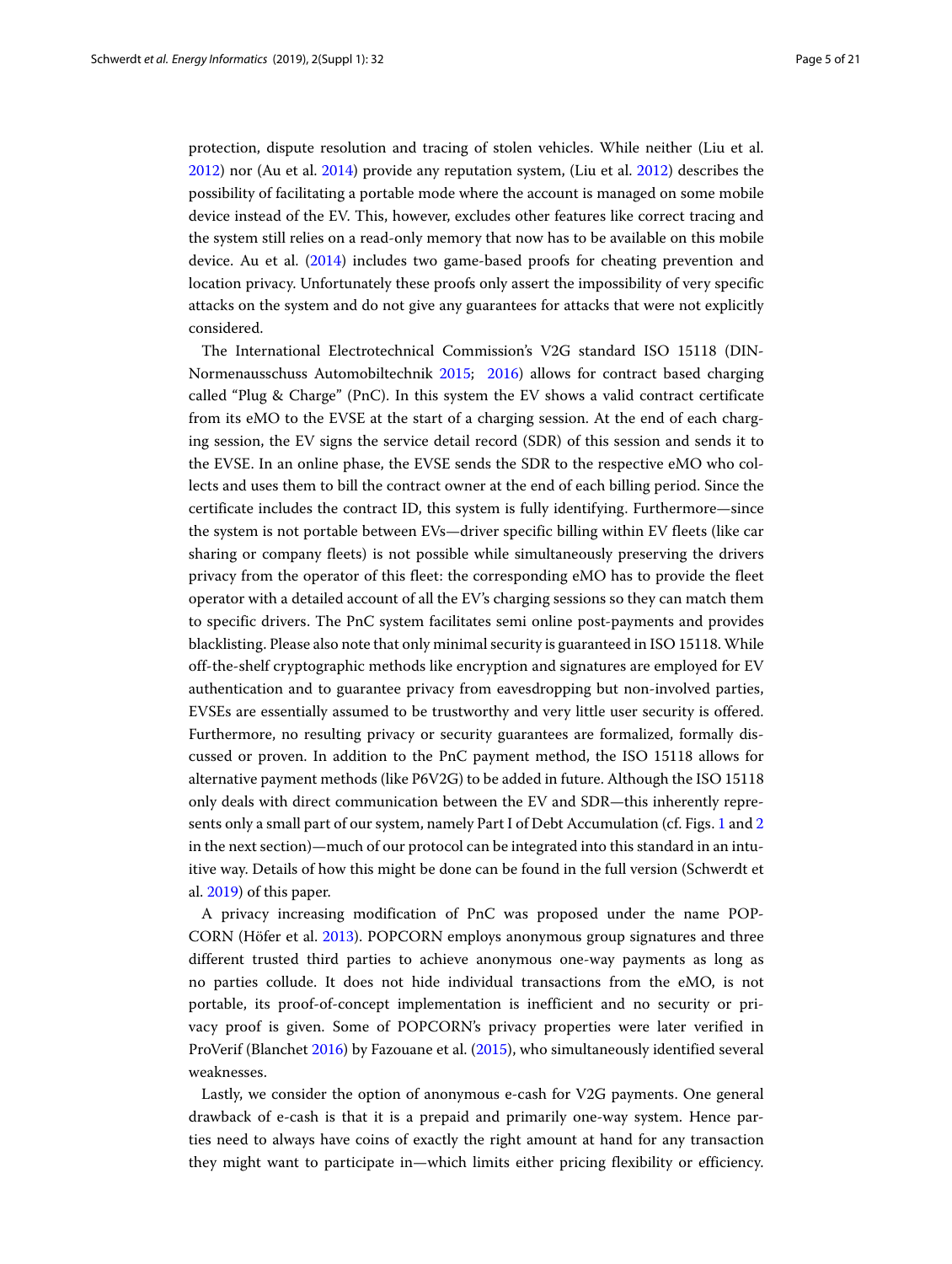When trying to employ e-cash for two-way payments in a V2G scenario there are several technical roadblocks. In standard offline e-cash (e.g., (Camenisch et al. [2005\)](#page-19-18)), coins are not transferable without consulting the bank. When the user receives e-coins from the EVSE—which could be done by letting the EVSE participate in the spending protocol as the payer and the user as the payee—they first need to deposit those coins with the operator who originally issued them. In case this operator and the EVSEs collude they learn all the locations a user got rewards at. We also can not assume that a user receives freshly issued coins directly from the operator as rewards, as the corresponding e-cash withdrawal protocol is not anonymous; only spending a coin protects the privacy of the payer. Hence, the privacy guarantees that standard offline e-cash provides do not fit our needs. Transferable e-cash such as (Baldimtsi et al. [2015\)](#page-19-14) does not achieve our goals either. Transferable e-cash schemes allow to anonymously transfer an e-coin multiple times between parties without consulting the bank. Thus, in our scenario an EVSE could transfer a coin received from the operator or another user to a user who is eligible for a reward. Unfortunately, there is an impossibility result regarding privacy that applies to this scenario. Canard and Gouget's work (Canard and Gouget [2008\)](#page-19-19) implies, that if the parties representing the V2G payment infrastructure collude, payment and reward transactions of a user can be linked.

**BBA+ and P4TC** At its core, our proposed scheme P6V2G facilitates a black-box accumulator (BBA+) (Hartung et al. [2017\)](#page-19-8). This building block implements a personal wallet for anonymous, unlinkable point collection and redemption. It ensures that a wallet can only be used by its legitimate owner, protects against manipulation of the wallet's true value, provides double-spending detection and comes with a mix of game-based and simulation-based proofs for user security and privacy as well as system security. Hoffmann et al. [\(2018\)](#page-19-7) utilize BBA+ to build a system called P4TC which applies BBA+ to a toll collection scenario and offers anonymous, unlinkable tolling with post-payments. In order to fulfill all desired properties of a toll collection scenario, the authors augmented BBA+ with additional features like blacklisting, selective tracing of misbehaving users and recalculation of debt in case of a dispute. Moreover, P4TC comes with a full simulation-based security and privacy proof.

#### **Our contribution**

This work transfers, adjusts and expands P4TC to fit the V2G scenario. The resulting system P6V2G allows for unlinkable and efficient V2G payments, rewards and reputation scores. It facilitates post-payment two-way transactions in a semi online and portable setting and includes double-spending detection as well as features for blacklisting (of both EVs and users), recalculation of debt and contingency traceability. To the best of our knowledge it is the first system offering all these properties simultaneously and for some properties it is the first to provide them at all. Furthermore, P6V2G is privacy-preserving and secure against malicious adversaries. This was asserted in a comprehensive formal model and proof within an established cryptographic framework, the Universal-Composability (UC) setting (Canetti [2001;](#page-19-20) Canetti et al. [2007\)](#page-19-21)<sup>2</sup>.

To achieve the above qualities we build upon the toll collection scheme P4TC (Hoffmann et al. [2018\)](#page-19-7). Transferring this to the V2G scenario already provides several of the

<span id="page-5-0"></span><sup>&</sup>lt;sup>2</sup>Although formal security proofs are not widely appreciated in application-oriented communities yet, we consider it vital for security (especially of complex and necessarily convoluted systems) that this changes in future.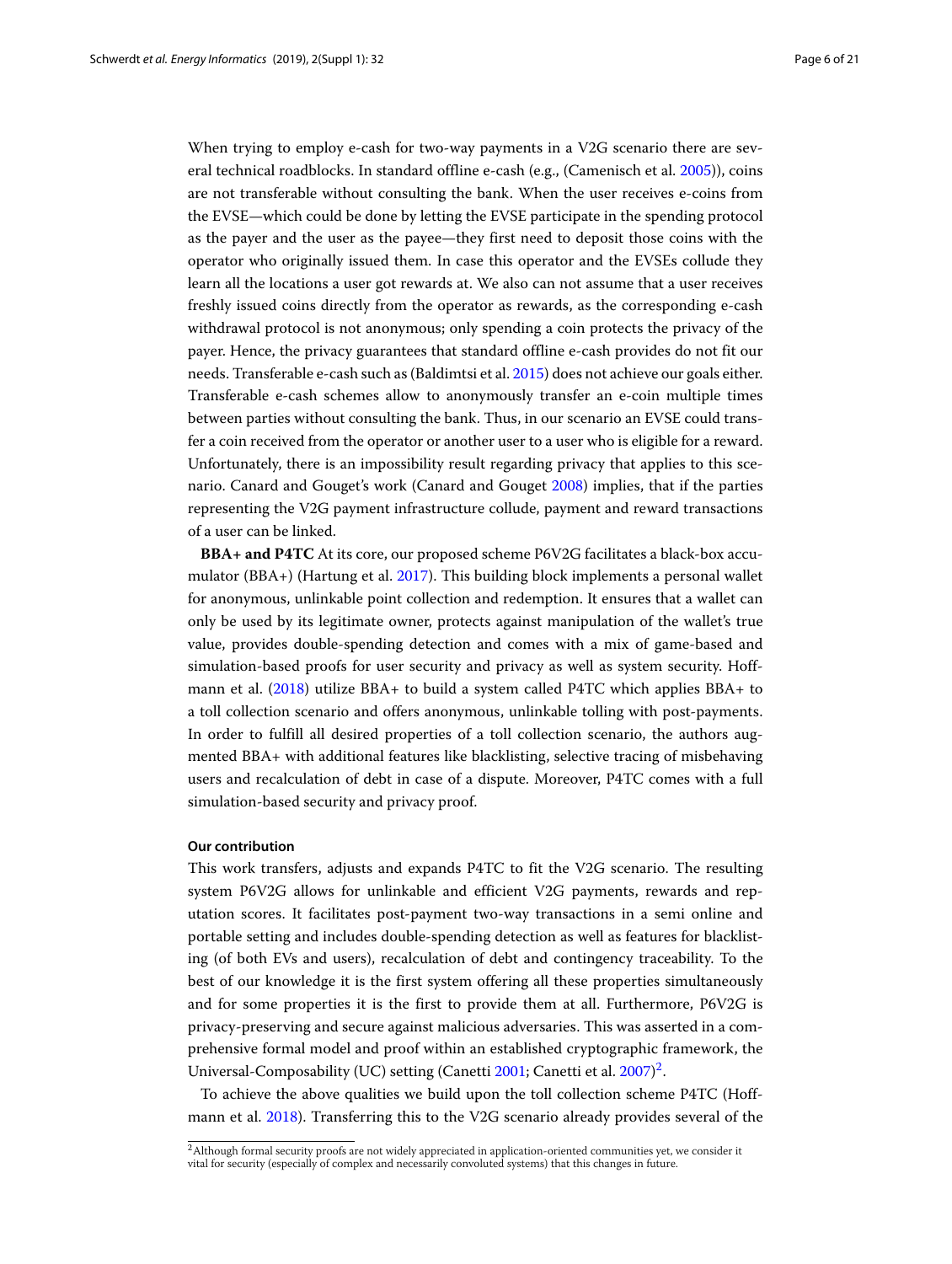required functions and properties, e.g., privacy-preserving accumulation of debt, a verifiable fraud detection feature and blacklisting for wallets. Some requirements of our system, like two-way payments, are not present in the toll collection scenario where users only have to pay toll and clear their wallet once, but do not collect rewards. Fortunately this important feature is still achieved by the employed black-box accumulator without any further modifications. There are, however, several characteristics of our setting with either much simpler or no equivalent aspects at all in P4TC, which call for novel solutions. First and most challenging among them is the presence of multiple operators instead of just one operating party in P4TC. This introduces considerable complexity as it yields additional potential for security threats in the system which our protocols have to preclude. Similar challenges arise from the user side of the system. Other than in P4TC—where a user is represented by their car's fixed on-board unit—our system is designed to be portable. Hence, the user's side is divided into two separate parties: user accounts, containing the users' wallets, and EVs represented by their communication controller. While user accounts have a similar role to on-board units in P4TC, EV communication controllers introduce additional complexity. Among other challenges, they require an additional but likewise privacy-preserving blacklisting mechanism to deal with stolen cars. Furthermore, P4TC does not include any reputation scheme for the reliability of users. While our formal model and proof largely follow the structure of (Hoffmann et al. [2018\)](#page-19-7), they are more complex due to the existence of arbitrarily many operators (instead of just one in P4TC) and EV communication controllers as entirely new parties.

#### **System definition**

This section introduces the general type of V2G system we consider. In addition to the overall setting this includes details on participating parties, required functions and desired features. An overview can be found in Fig. [1.](#page-6-0)

We consider a setting in which multiple charging point operators each provide publicly accessible EVSEs for EVs. Users can charge their EVs at EVSEs as well as offer their EV's battery capacity to provide ancillary services to the grid. For these bidirectional services each user gets an accumulated bill from their own eMO at the end of each billing period. We assume that charging point operators and eMOs cooperate in a way that every user may use any of the EVSEs. While the necessary information to manage operator accounting is included in our system, the financial settlement between operators lies outside the scope of our system.

<span id="page-6-0"></span>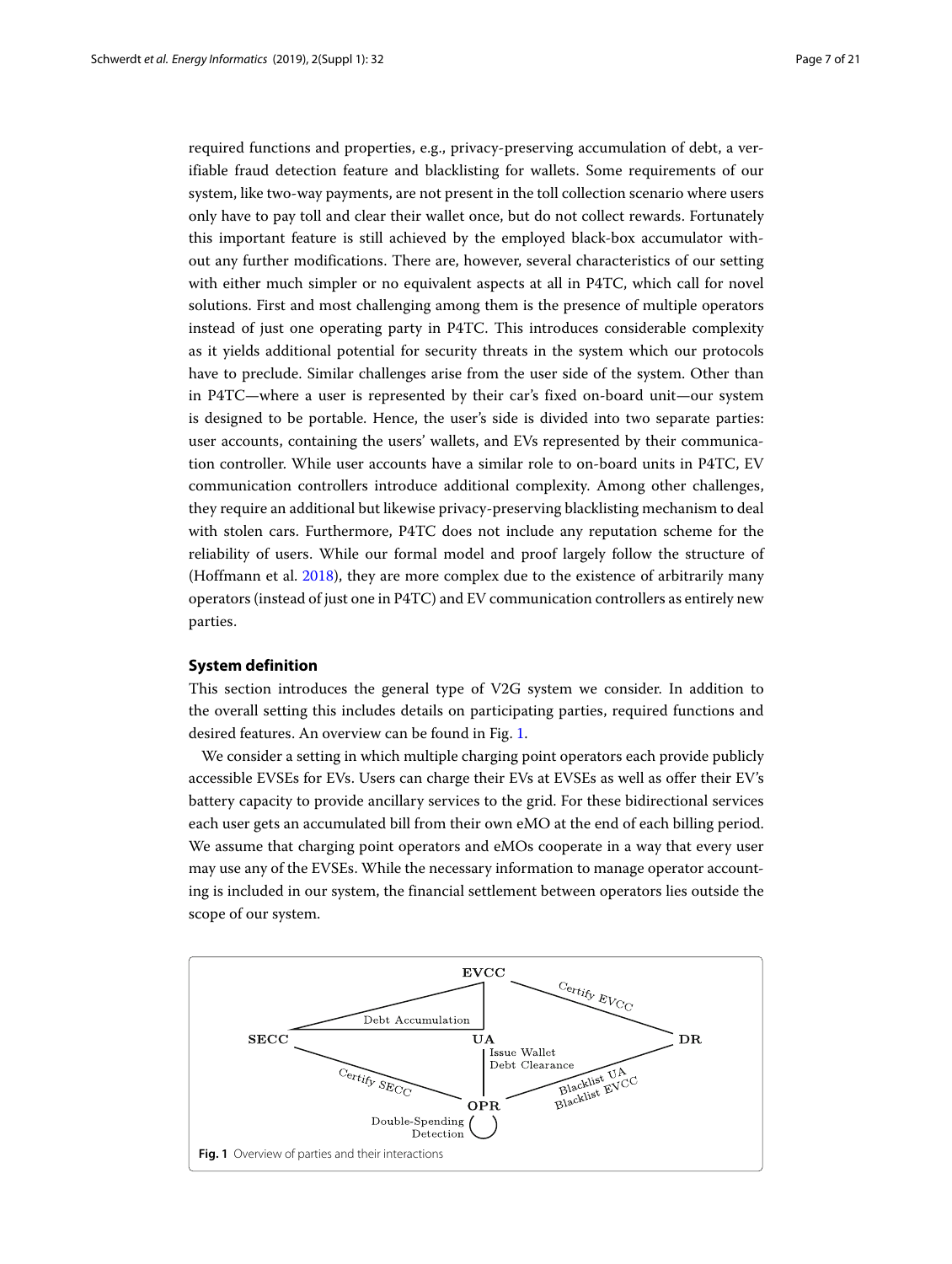#### **Parties**

We now give a detailed description of the different parties and their roles. An *operator*  $(OPR)$   $O$  is either the eMO of an EV, a charging point operator maintaining EVSEs, or possibly both. Each EVSE is represented by their *supply equipment communication controller* (*SECC*)  $C$  and is assigned to one specific (charging point) OPR but may be used by any (e-mobility) OPR's customers. It is assumed to have the capabilities for occasional database synchronization with its OPR but does not require any permanent internet connection to other parties. Different OPRs are assumed to occasionally synchronize their databases as well in order to catch double-spenders. An EV is represented by its *electric vehicle communication controller* (*EVCC*)  $\mathcal{E}$ . It needs to be registered to be able to participate in the protocols but is not associated with any other party, enabling multiple users to share the same car or one person using several different cars. A *user account* (*UA*)  $A$  is a low performance electronic device (we tend to think of it as a smart card) that is issued to a user upon registration with their OPR. It contains the user's wallet which is used to collect debt and reputation during charging sessions and is not bound to a specific EV. In addition to these mandatory parties we assume existence of some regulatory *dispute resolver* (*DR*) D. This party mainly handles disputes and gives permission for any exceptional measures that either limit a party's access to the system (like being blacklisted) or detract from their privacy (e.g., recalculating the debt on an uncooperative UA). A *user* is a physical person using an EV, deciding where and when to charge it, owning a UA, picking their eMO and paying the bills. They do not, however, participate as a separate party in our protocols. The only input needed from a user are the charge targets at the start of a charging session. As we assume this choice to be indicated via the EVSE's human machine interface, it is formally made by the SECC in our protocols. Other than this input the user is represented by a UA and an EVCC for the duration of a charging session.

#### **Functions and features**

The remainder of this section gives an overview of the functions and features we require of a V2G system. In contrast to more cumbersome prepaid and cash options, our aim is a post-payment system where the user is able to charge their vehicle over the course of a billing period and gets a combined bill for all their charging sessions afterwards. Basic functions of a post-payment V2G system include the accumulation of debt on a personal wallet and clearance of this wallet's debt. Both should be conducted in a privacy preserving way, keeping transactions anonymous as well as unlinkable. As an additional feature, we want users to be able to gain (or lose) reputation for, e.g., adhering to their predicted behavior. This way EVSEs might offer special tariffs to reliable users while not trusting the predictions of users who regularly end their charging sessions sooner than promised. All other features of the system deal with fraud and misbehaving users: As explained in ["Inherent privacy and security limitations"](#page-15-0) section, not all kinds of fraud can be prevented in the given setting. But any fraud needs to at least be detected after the fact. To protect users from false accusations, this fraud detection mechanism has to provide a publicly verifiable proof of the user's guilt. To further protect the system from misbehaving users, we require the possibility to blacklist UAs as well as EVs (independently of each other) and a mechanism to recalculate the debt accumulated by an uncooperative UA or lost wallet with the consent of the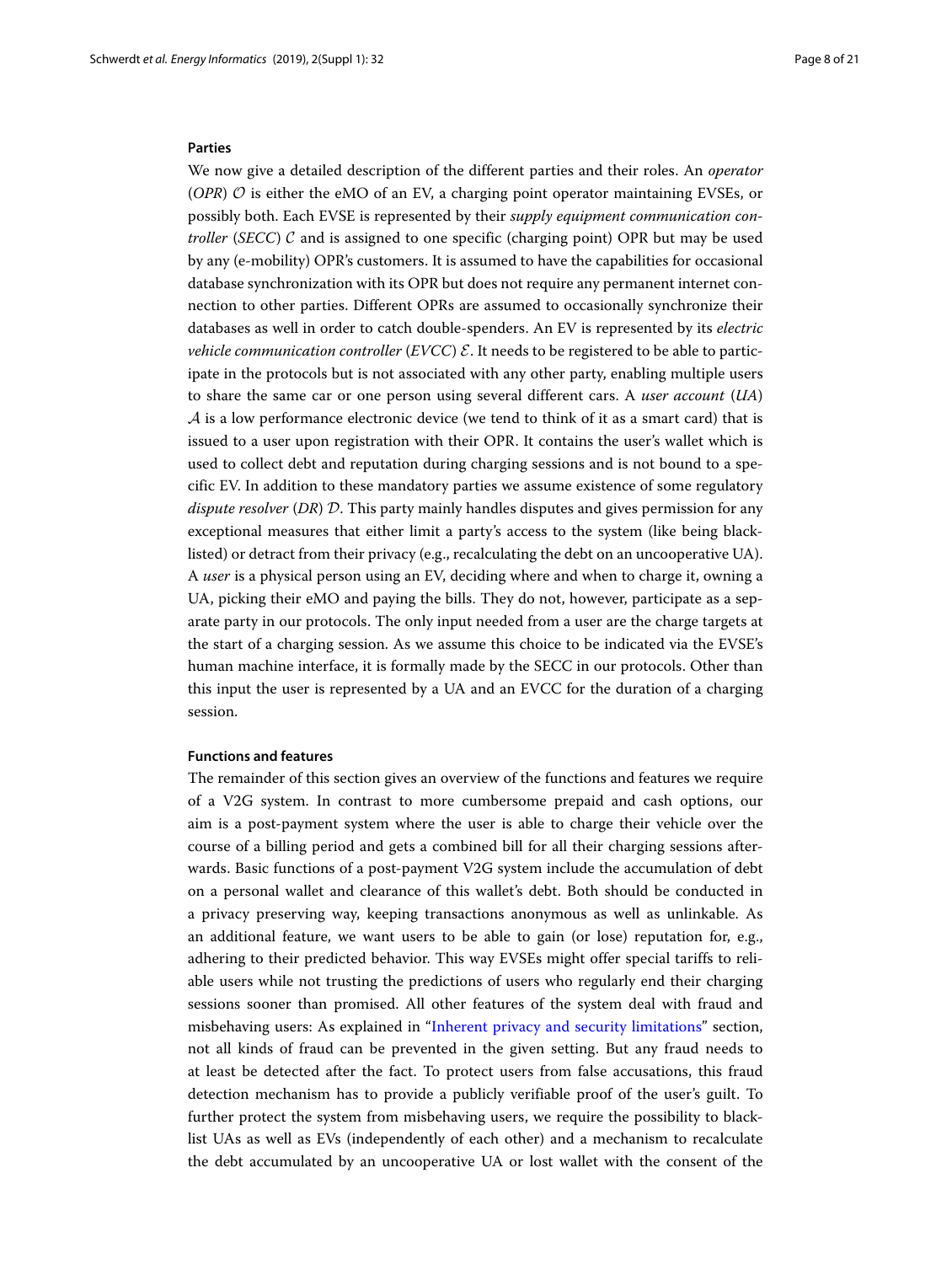DR. In extreme circumstances we also want the charging sessions of a UA to become traceable.

#### **Protocol description**

This section describes the main features and protocols of the P6V2G system on a high level. To make these explanations more accessible, we first give an intuition behind the basic cryptographic building blocks utilized therein. But readers with a cryptographic background may want to skip ["Cryptographic background"](#page-8-0) section. After going into detail on how UAs work in ["Wallets"](#page-9-0) and ["Tasks"](#page-10-0) sections gives an overview of the different tasks P6V2G is composed of. Lastly, ["Efficiency"](#page-13-0) section illustrates the efficiency of our system. For the complete protocol we refer the reader to the full version (Schwerdt et al. [2019\)](#page-20-2) of this paper.

#### <span id="page-8-0"></span>**Cryptographic background**

In order to easily understand the following protocol descriptions, familiarity with a few cryptographic primitives is essential.

*Public key encryption* enables two parties to exchange messages such that no other party can read them. For public key encryption, the party who wants to receive messages first has to generate a *public key* and a *secret key*. The public key is then distributed to any prospective senders, while the secret key is kept secret. When a sender wants to send a confidential message, they *encrypt* the message with the public key of the recipient and send the resulting *ciphertext* instead. The recipient uses their secret key to *decrypt* the ciphertext and recover the message.

A *digital signature* is a means to verify the authenticity and integrity of a received message. Just like public key encryption, digital signatures use a public key infrastructure where two keys correspond to each party: a secret *signing key* and a public *verification key*. The sender uses their signing key to *sign* the message and sends the resulting *signature* along with the message to the receiver, who *verifies* the signature using the sender's public verification key.

A *commitment scheme* enables one party to commit themselves to a value towards another (receiving) party. The receiver is sent a *commitment*, inside which the value itself is safely hidden. At a time of their choosing, the sending party can reveal the value to the receiver by *opening* the commitment. But the sender can only open the commitment to reveal the value they initially committed to and not alter the content in retrospect.

*NIZK* stands for *Non-Interactive Zero-Knowledge*. As with any proof, a *NIZK proof* enables one party (called the prover) to convince a verifying party that a specific statement is true. The *zero-knowledge* property asserts that the receiver does not learn *why* the statement is true, only that it is. In fact, the receiver can infer nothing from the proof except the validity of the claim. *Non-interactive* means only one message has to be send from the prover to the verifier—namely the proof itself. No further (back or forth) interaction between the parties is necessary.

A *pseudo-random function*, intuitively, is a function that is indistinguishable from one with truly random output. At the same time it is efficiently computable for anyone with knowledge of the right input information.

The central idea of *cryptographic accumulators* is the representation of a set of elements in a single *accumulation value* of fixed size. On one hand this accumulation value securely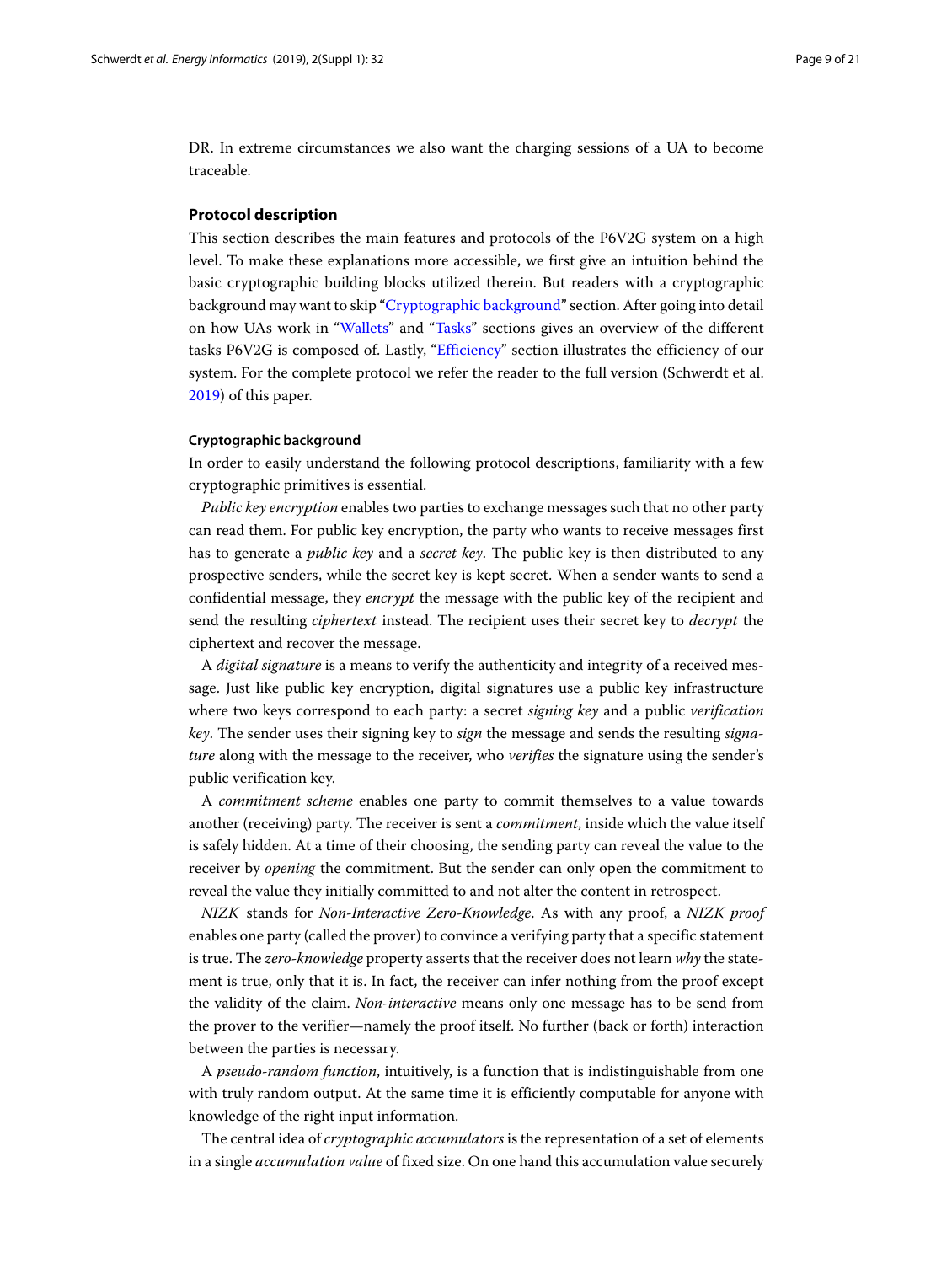hides the elements within it. On the other hand it must be possible to efficiently prove that a given element is indeed contained in the accumulator. Cryptographic accumulators are called *dynamic* if elements can efficiently be added to and removed from the set over time.

#### <span id="page-9-0"></span>**Wallets**

The concepts of *wallets* and *wallet states* are central for our P6V2G system. At the beginning of each billing period, the UA and corresponding OPR create a new wallet for the UA. This wallet is used for one billing period and then cleared and exchanged for a new one at the beginning of the next billing period.

A wallet is identified by its wallet ID  $\lambda$  and its current status described by a wallet state  $\tau$ . This wallet state is altered with each transaction. It does not only store the current balance and reputation of the wallet, but rather all information needed to conduct a successful update after the next charging session. To be more formal, a (simplified<sup>3</sup>) wallet state  $\tau$ is of the form  $\tau := (s \mid b, r \mid x^{next} \mid cert_C \mid \lambda, a_\lambda, pk_C)$  It consists of an *updatable part*  $(s | b, r | x^{next} | \text{cert}_c)$  that changes with each transaction and a *fixed part*  $(\lambda, a_\lambda, \text{pk}_{\mathcal{O}_\lambda})$ that is created once along with the wallet and stays the same for the whole life cycle of this wallet. The components of the updatable part are the last used serial number s, the current balance b and reputation r, the transaction counter  $x^{next}$  for the upcoming transaction and the certificate  $cert_C$  of the last SECC that updated the wallet (containing the SECC's attributes and OPR ID). The components that pertain to the fixed part are the wallet ID λ, the wallet attributes  $a_\lambda$  and the public key pk<sub>Oλ</sub> of the OPR that issued this wallet.

At the beginning of a new billing period each UA  $\mathcal A$  and its OPR  $\mathcal O$  create a new wallet by performing the task Issue Wallet (see ["Tasks"](#page-10-0) section). The wallet's initial state is  $\tau := (s \mid 0, r \mid 1 \mid \text{cert}_{\mathcal{C}_\mathcal{O}} \mid \lambda, a_\lambda, \text{pk}_\mathcal{O})$ . The certificate  $\text{cert}_{\mathcal{C}_\mathcal{O}}$  and public key pk<sub> $\mathcal O$ </sub> correspond to the issuing OPR, who also assigns the initial reputation *r* (probably choosing the reputation the UA had accumulated on their last wallet) and wallet attributes  $a_{\lambda}$  (for details about the choice of wallet attributes see ["Proven privacy properties"](#page-16-0) section). The wallet ID λ and serial number *s* are jointly computed randomness. Note, however, that λ is only known to the UA and the OPR does not learn it.

Each time the user charges their EV, the wallet is updated via the task Debt Accumulation (see ["Tasks"](#page-10-0) section). Suppose at the beginning of a charging session with an SECC  ${\cal C}$  the wallet's state was [ $*:=\left(s^* \mid b^*, r^* \mid x \mid \text{cert}_{\mathcal{C}^*} \mid \lambda, \textsf{a}_\lambda, \textsf{pk}_{\mathcal{O}_\lambda}\right)$ . Then a fresh random serial number *s* is jointly computed by the UA and SECC and the transaction counter increased by one. Balance and reputation are updated by respectively adding the total cost (price minus rewards) *p* of the conducted charging and reputation gain *d*. This forms the new wallet state  $\tau:=\Big(s\,\,\big|\,b^*+p,r^*+d\,\big|\;x+1\,\,|\, \texttt{cert}_\mathcal{C} \,|\; \lambda,\texttt{a}_\lambda,\texttt{pk}_{\mathcal{O}_\lambda}\Big),$  which the UA saves at the end of the charging process.

At the end of each billing period, the wallet is turned over to the UA's OPR for billing purposes. This is handled via the task Debt Clearance (see ["Tasks"](#page-10-0) section). The OPR learns the final balance and reputation of the wallet and can use this information to bill the user accordingly. When this task is finished, the UA discards the wallet and initiates the task Issue Wallet again to get a new one.

<span id="page-9-1"></span> $3$ For a cleaner presentation we omit some variables from the wallet state at this point. The left out variables are only relevant for cryptographic details like creating an anonymous NIZK proof for the validity of the wallet state which we do not explain in detail here. The complete wallet state can be found in the full version (Schwerdt et al. [2019\)](#page-20-2) of this paper.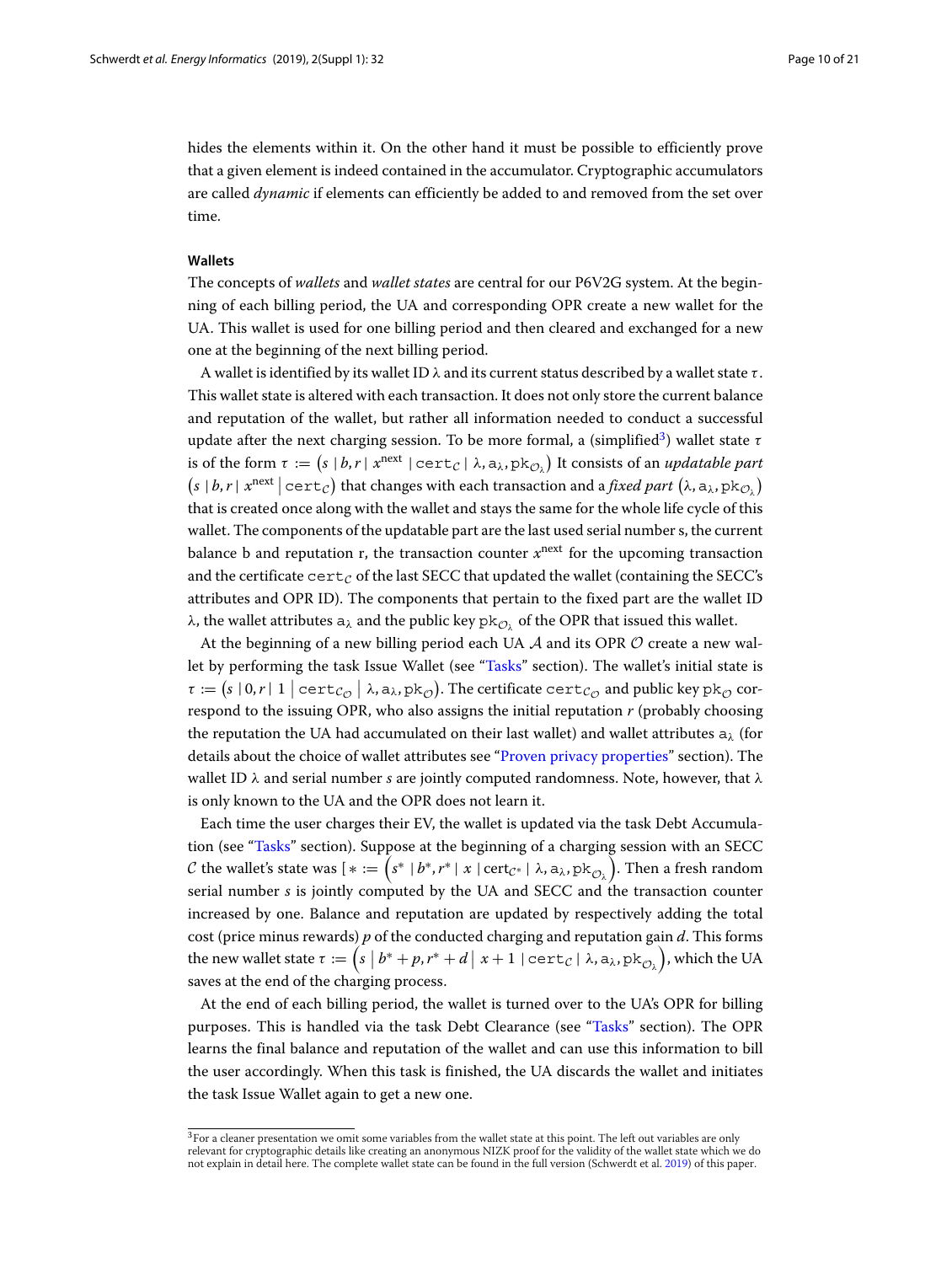So far we only described the wallet's state and life cycle, but not how they are used to guarantee several of our system's properties. On one hand, whenever a UA communicates with an SECC to update a wallet, they do not want to be identified or disclose the content of their wallet. On the other hand, the SECC has to be assured that the wallet they help updating is actually valid and does not, e.g., contain a balance or attributes that were illicitly manipulated by the user. This is achieved by utilizing commitments, digital signatures and NIZK proofs. Although the actual process is a little more complicated, it generally works like this: Instead of disclosing the old wallet state to the SECC, the UA proves the (hidden) state's validity by showing that the fixed part was created and signed by its OPR (and could therefore not have been altered since the wallet was issued) and that the updatable part was updated and signed by a properly certified SECC. Note that this previous SECC is not identified in the process. After checking these proofs, the SECC provides the UA with the necessary information to update the wallet in exactly the right way and signs the (still hidden) new wallet state so the UA can assure the next SECC of its validity. This way, both privacy and system security can be achieved.

#### <span id="page-10-0"></span>**Tasks**

This section illustrates the different tasks (like registering parties or issuing wallets) our V2G system is composed of. While most of our tasks have similar counterparts in P4TC, some are entirely new (like Certify EVCC and Blacklist EVCC), and some tasks (like Debt Accumulation) contain a core part that is similar to the corresponding task in the toll collection setting but have been modified and extended to encompass the additional requirements of our scenario. Due to space restrictions, we describe the main task of Debt Accumulation in detail but sketch the other tasks on a high level only. Figure [1](#page-6-0) depicts an overview of the tasks and the parties involved in them. The only tasks missing in Fig. [1](#page-6-0) are the registration task every party conducts on their own before participating in the system and the task Guilt Verification, which can be performed by anyone (even from outside the system) as our double-spending proofs are publicly verifiable.

**Registration** Before participating in the system, every party has to register. This registration entails the generation of their respective cryptographic keys (used for encryption, digital signatures, etc.).

**Certification** Each SECC has to get a certificate from its OPR. Main part of this certificate are a digital signature on the public key and the attributes of the SECC. It is renewed each billing period and used to ensure that the SECC is not corrupted. In addition to the actual SECCs, each OPR certifies themselves as an SECC as well<sup>[4](#page-10-1)</sup>.

EVCCs have to also be certified, but by the DR. The core part of their certificate is a revocation value *rev*. This value is drawn randomly and stored by the DR. In case the EV containing the EVCC gets, for example, stolen, the DR adds the corresponding revocation value to a blacklist  $bl_{\text{EVCC}}$  that each SECC has access to. Apart from the revocation value, the certificate contains a digital signature from the DR on the EVCC's revocation value, attributes and public key.

**Issue Wallet** The task Issue Wallet is executed by a UA and its OPR at the start of each billing period. The UA obtains a new wallet  $\lambda$ , allowing it to take part in the task Debt

<span id="page-10-1"></span><sup>&</sup>lt;sup>4</sup>They need an SECC certificate so wallets that are freshly issued by the OPR can not be distinguished from wallets updated by an SECC.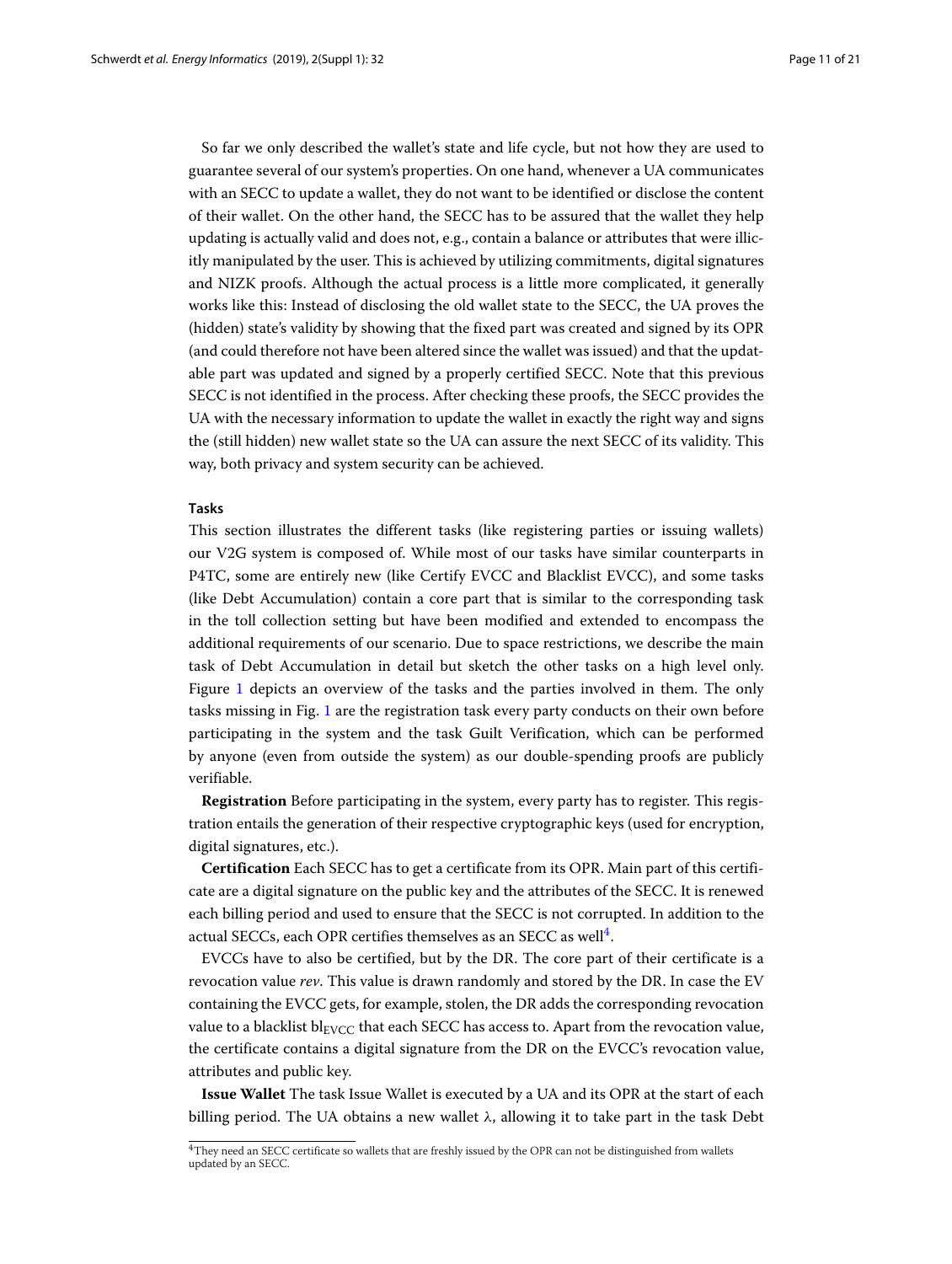Accumulation, and the OPR obtains a hidden trapdoor *htd*λ, allowing the DR to blacklist the wallet and recover its debt if necessary.

**Debt Accumulation** The Debt Accumulation task is special in that it requires the interaction of three different parties (all other require at most two). An SECC, UA and an EV represented by its EVCC interact to realize the charging process of the EV. Note that the task is only identifying for the SECC while the identities of the UA and EVCC remain hidden from the SECC. Since Debt Accumulation is the main task and in many ways representative of our system, we describe it in some detail.

The task can be split into two parts: The first part, prior to charging the EV, consists of the SECC interacting with the EVCC to determine its authenticity, battery characteristics and the user's charging choices. In the second part—reminiscent of P4TC's Debt Accumulation—the SECC and UA facilitate the billing after charging took place. Overviews of both parts can be found in Figs. [2](#page-12-0) and [3](#page-12-1) respectively.

The first part starts with the SECC sending a list  $bl_{\text{EVCC}}$  of blacklisted EVCC's revocation values to the participating EVCC. The EVCC computes a NIZK proof that shows its own revocation value is not contained in this list. Additionally, it sends its battery's characteristics  $\beta$ , its attributes  $a_{\xi}$ , and a NIZK proof that these attributes are correct. The SECC verifies both proofs and selects charge targets<sup>[5](#page-11-0)</sup> based on this information. For bookkeeping purposes and dispute cases, information about the selected targets is sent to the EVCC, which marks the end of the first part.

The second part starts with the SECC authenticating itself to the UA by sending its certificate cert<sub>c</sub>. The UA checks this and calculates the proper next fraud detection ID  $\varphi$ . Fraud detection IDs are similar to a transaction's serial number and essential for the detection of double-spending in the task Double-Spending Detection. They are computed by applying a pseudo-random function PRF to the UA's wallet ID  $\lambda$  and current transaction counter *x*, taken from the latest recorded wallet state  $\tau^*$ , i.e.,  $\varphi := \text{PRF}(\lambda, x)$ . This assures that fraud detection IDs are random and unique if and only if no double-spending is committed. The UA sends  $\varphi$  over to the SECC, together with its wallet attributes  $a_{\lambda}$  and a NIZK proof that the wallet state which all this information was taken from was valid. The SECC verifies that the UA is not blacklisted by checking  $\varphi$  against the UA blacklist  $bl<sub>UA</sub>$  and verifies the NIZK proof. Note that since the UA has to stay anonymous, it can not simply send its wallet state over in the clear. Instead, it proves the wallet state's validity without revealing anything about the state itself. In particular, the so far accumulated debt *b*∗ and reputation *r*∗ stay secret, as this information could infringe upon the UA's anonymity and privacy. Then both parties jointly choose a fresh random serial number *s* using a Blum coin toss<sup>6</sup>.

A double-spending tag *t* (see task Double-Spending Detection) is jointly computed as well. The SECC then sends all information that the UA needs to correctly update its wallet. This update information includes the price *p* and reputation gain *d*. The UA ensures that its new wallet state  $\tau$  is valid and saves it. The SECC creates two database entries  $\omega_{bl}$  := ( $\Phi$ , *p*, *d*) and  $\omega_{ds}$  := ( $\Phi$ , *t*), where  $\omega_{bl}$  is used again in the task Blacklist UA to recompute the overall debt and reputation of a blacklisted and uncooperative UA and  $\omega_{ds}$ 

<span id="page-11-0"></span><sup>5</sup>The possibilities for target setting are intended to be communicated via the human machine interface of the SECC and selected by the (physical) user. Since we do not model the user as an explicit party, the targets are formally set by the

<span id="page-11-1"></span>SECC in this protocol. <sup>6</sup>A Blum coin toss is a two-party protocol that—using commitments—results in a mutually known truly random value as long as at least one party is honest.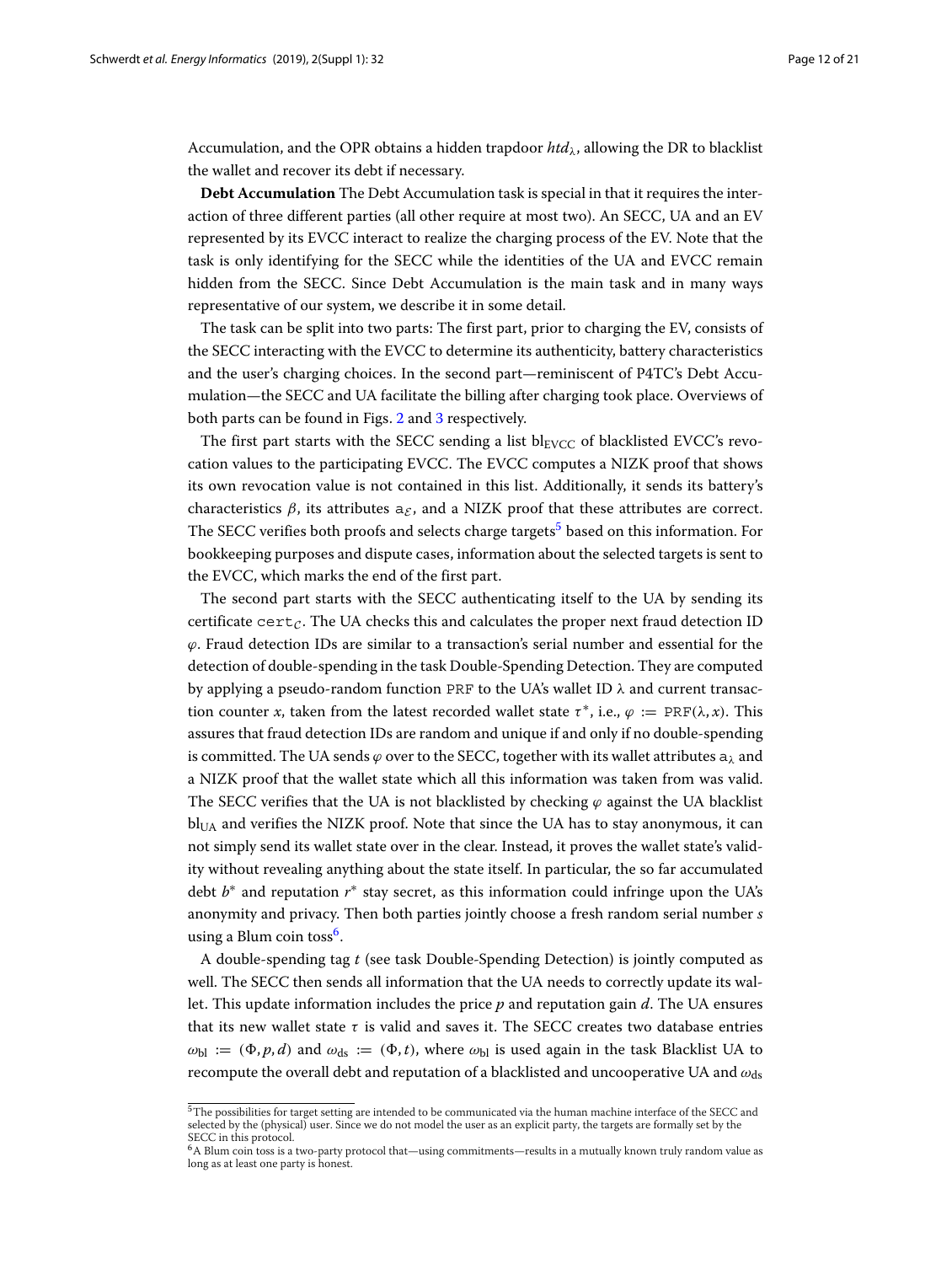

<span id="page-12-0"></span>is used again in the task Double-Spending Detection to convict a UA of double-spending. We assume that each SECC periodically sends these database entries to the corresponding OPRs.

**Debt Clearance** The task Debt Clearance is executed between a UA and its OPR at the end of each billing period. It is similar to the interaction of an SECC and a UA in Debt Accumulation. The main differences are that the UA is not anonymous in Debt Clearance, no new wallet state is created and the OPR learns the balance and reputation accumulated on the UAs wallet. The goal of this task is for both parties to calculate the debt the user owes its OPR, so that they can be billed out-of-band.

**Double-Spending Detection** The task Debt Accumulation and Debt Clearance are always conducted with the assumption that the UA presents its most recent wallet and wallet state. Due to the semi online setting of the SECCs, this can not be enforced during the tasks themselves, but any misbehavior has to be detected afterwards. This kind of fraud that consists of the UA reusing and old wallet state is called *double-spending* (see also the paragraph on security in ["Inherent privacy and security limitations"](#page-15-0) section). During the Debt Accumulation task, the SECC learns a unique fraud detection ID  $\varphi$ . If an OPR detects two entries  $\omega_{ds}$ ,  $\omega_{ds}^*$  in his database (which the SECCs regularly send their collected data to) featuring the same fraud detection ID  $\varphi$ , double-spending occurred. The OPR can now calculate the identity of the UA by combining the two (otherwise nonidentifying) database entries that contain the same fraud detection ID  $\varphi$ , because they will contain different double-spending tags *t*, *t* ∗. The output of this algorithm is the identity of the UA along with a proof of guilt  $\pi$  that shows the UA is indeed guilty of doublespending. After learning the identity of the fraudulent UA, appropriate measures can be taken by the OPR out-of-band.

**Guilt Verification** Whether a UA is guilty of double-spending can be verified using the Guilt Verification task. This algorithm may be run by any party. Essentially, the algorithm checks if a proof of guilt  $\pi$  asserts the guilt of a given UA's identity.

<span id="page-12-1"></span>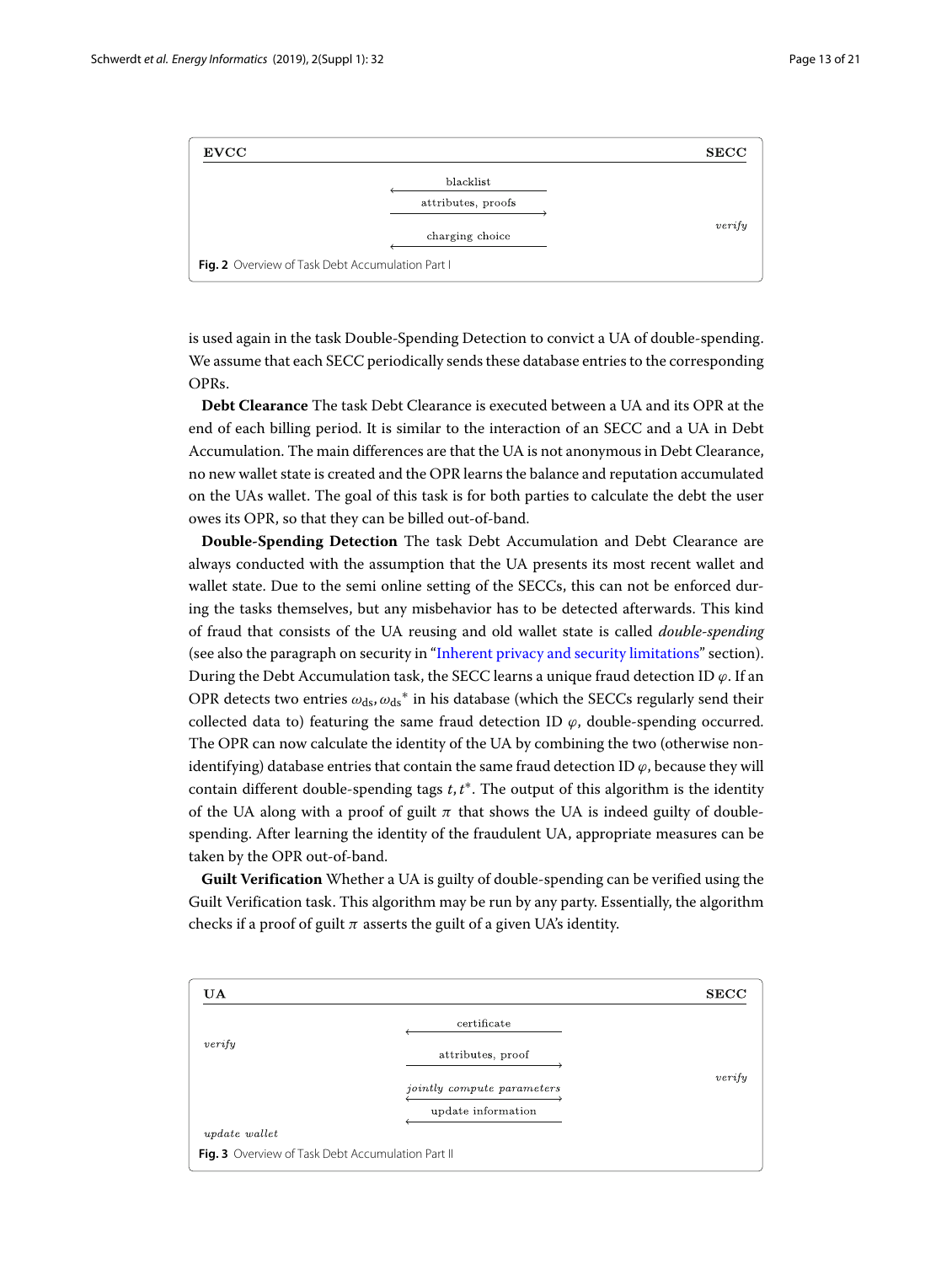**Blacklist UA** An OPR and the DR cooperate in the scope of the task Blacklist UA to provide the OPR with the data necessary to blacklist a certain UA. The OPR loads the set  $HTD<sub>\lambda</sub>$  of hidden trapdoors from its storage and selects the entries  $htd<sub>\lambda</sub>$  for all wallets of the UA that is to be blacklisted. The DR is the only party able to decrypt the ciphertexts contained in hidden trapdoors and is assumed to only cooperate in blacklisting tasks if the OPR has valid reason (such as proven fraud) to suspend the users privacy. The DR verifies that the  $htd<sub>\lambda</sub>$  originate from the UA it wants to be blacklisted to ensure the OPR handed over the correct hidden trapdoors. Using  $htd<sub>\lambda</sub>$ , the DR can calculate the (as of yet secret) wallet ID  $\lambda$ . Since the UA uses a pseudo-random function PRF to calculate the fraud detection IDs  $\varphi$  from the wallet ID  $\lambda$  in each run of Debt Accumulation, the DR can use its knowledge of  $\lambda$  to precompute all fraud detection IDs the UA might use in the current billing period. This yields fraud detection IDs  $\{\varphi_0, \ldots, \varphi_{x_{b}}\} = \{\text{PRF}(\lambda, 0), \ldots, \text{PRF}(\lambda, x_{b})\}$  for each wallet which are collected in a set  $\Phi_{\mathcal{A}}$ . By adding  $\Phi_{\mathcal{A}}$  to the blacklist bl<sub>UA</sub>, this wallet is not able to partake in a successful run of Debt Accumulation again. The OPR can use the set  $\Phi_A$  to identify the corresponding entries of his database  $\Omega_{bl}$  and recompute the current overall debt and reputation of the blacklisted UA.

**Blacklist EVCC** With the help from the DR an OPR is able to revoke the access of a specific EVCC. To this end they run the task Blacklist EVCC. Note that we require our system to be able to blacklist EVCCs independently from any UAs they might conjointly be used with and that the Blacklist UA method—disclosing otherwise unpredictable fraud detection IDs—is not applicable to EVCCs. Hence the design of a separate and different mechanism was required to complete our P6V2G system. Using cryptographic accumulators we were able to achieve this in a way that makes adding EVCCs to the existing blacklist very efficient: The OPR sends the EVCCs public key  $pk_{\mathcal{E}}$  to the DR who assures itself that this EVCC should legitimately be banned from the system. The DR then uses  $pk_{\mathcal{E}}$  to look up the EVCC's revocation value *rev* and returns it to the OPR. This value can now be added to the blacklist  $bl_{EVCC}$  on which the cryptographic accumulator is computed during Debt Accumulation.

#### <span id="page-13-0"></span>**Efficiency**

To obtain a practical real world system it is paramount protocols perform efficiently under the hardware restrictions of the given setting. In this section we show this to be the case for P6V2G. Instead of discussing each task of the system in turn, we present the runtime analysis for the task Debt Accumulation in detail. Not only is this by far the computationally most extensive task of our system, but it is (partly) conducted in the presence of a waiting user and therefore time-sensitive.

The efficiency of our protocols is heavily determined by the cost of cryptographic operations, i.e., creating commitments, signing messages, computing NIZK proofs and so on. Any other factors only contribute to a negligible fraction of the overall runtime and are therefore not considered in our analysis. The individual cryptographic operations are constructed from atomic operations in the underlying pairing group setting. More precisely, every cryptographic operation is a combination of  $\mathbb{G}_1/\mathbb{G}_2$  exponentiations and pairing evaluations. This enables us to computationally determine a reliable upper bound on the runtime of our protocols: We calculate an upper bound on the number of respective atomic operations performed by each party, measure runtimes of single operations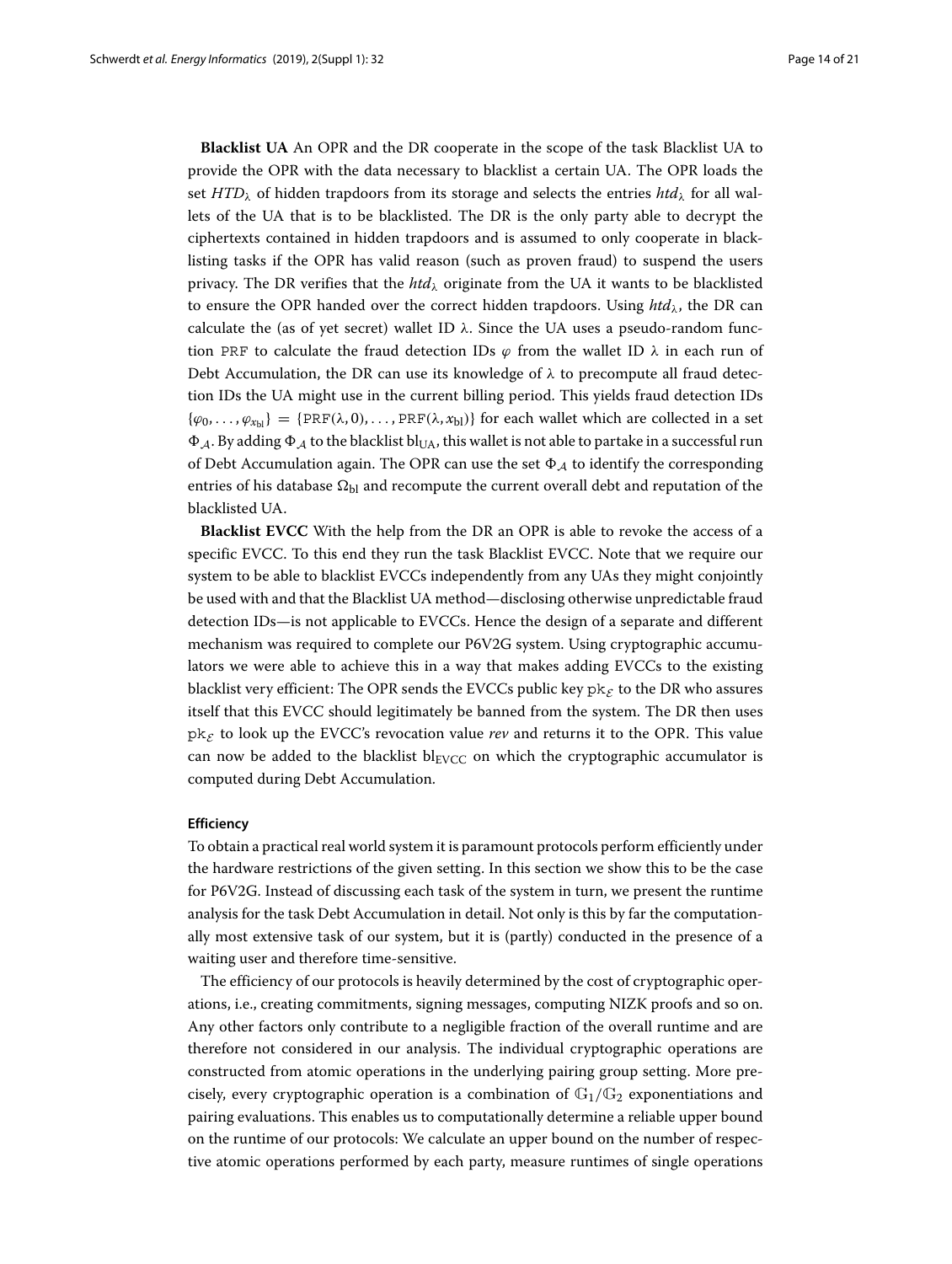on the type of hardware parties would realistically employ, and combine those values to attain an overall runtime estimation. Another relevant aspect for the runtimes of our system are precomputations. From the detailed protocol description in the full version (Schwerdt et al. [2019\)](#page-20-2) of this paper, it is apparent that many of the more complicated operations can easily be precomputed before the start of the actual protocol. We therefore distinguish between online and offline operations: Operations that can be conducted before the start of the actual protocol are denoted as *offline operations*. For Part I of Debt Accumulation, these may be performed at any point before the EV is plugged into an SECC; for Part II the parties compute them during the charging process itself, before the user returns to retrieve their car. All operations that depend on inputs of the protocol and can therefore only be computed at the proper time are denoted as *online operations*. By precomputing as much as possible the online runtime of the actual protocol can be significantly shortened and offline runtimes flexibly scheduled to convenient time slots. Table [2](#page-15-1) shows the number of atomic operations in the Debt Accumulation task, differentiated by parties and offline and online computations.

For the verification of NIZK proofs, we assume batch verification techniques from (Herold et al. [2017\)](#page-19-22) to significantly speed up the verification process. Also note, that the number of operations needed for verification was generously estimated. Therefore, the values in Table [2](#page-15-1) are upper bounds for the computational costs rather than exact figures.

To get a more tangible measurement of runtimes, we need to make assumptions about the hardware used in a realization of our system. For an EVCC we consider a conventional on-board unit, like the Savari MobiWAVE-1000 (Savari.net [2017\)](#page-19-23), to be a realistic choice. We therefore measured the runtime of  $\mathbb{G}_1/\mathbb{G}_2$  exponentiations and pairing evaluations on the type of processor present in this on-board unit: An i.MX6 Dual-Core processor running at 800MHz with 1GB DDR3 RAM and 4GB eMMC Flash. The processor runs an embedded Linux and is ARM Cortex-A9 based (32 bit). For the bilinear group setting, we use the Barreto-Naehrig curves Fp254BNb and Fp254n2BNb (Barreto and Naehrig [2006;](#page-19-24) Kawahara et al. [2016\)](#page-19-25) (with 254-bit order) and the optimal Ate pairing (Moody et al. [2015\)](#page-19-26). The resulting benchmarks for single exponentiations in  $\mathbb{G}_1$  and  $\mathbb{G}_2$  and for pairing evaluations are 6.07ms, 15.52ms and 32.19ms respectively.

For use in SECCs the Sitara AM335x processor—based on an ARM Cortex-A8 (32 bit) running at up to 1GHz—has been suggested (Instruments [2017\)](#page-19-27). Since this processor has a similar core to the ones of the i.MX6, we use the same benchmarks to estimate runtimes for the SECC<sup>7</sup>. To realize UAs we propose to use either smart phones or a smart card plugged into the EVCC to utilize its computing power. Since the latter yields slower runtimes, we choose this option to obtain an upper bound on the realistic runtime. We therefore use the above benchmarks to calculate the runtimes for the EVCC and SECC, as well as the UA. Combining the figures from Table [2](#page-15-1) with the benchmarks we can now calculate upper bounds on the runtime of both parts of the task Debt Accumulation. The results are depicted in Table [3.](#page-16-1)

These results show that the only time-critical part—the online part of Part II—takes significantly less than one second to complete. All other parts do not compel the user to

<span id="page-14-0"></span><sup>&</sup>lt;sup>7</sup>Note that they were indeed measured on a single thread only.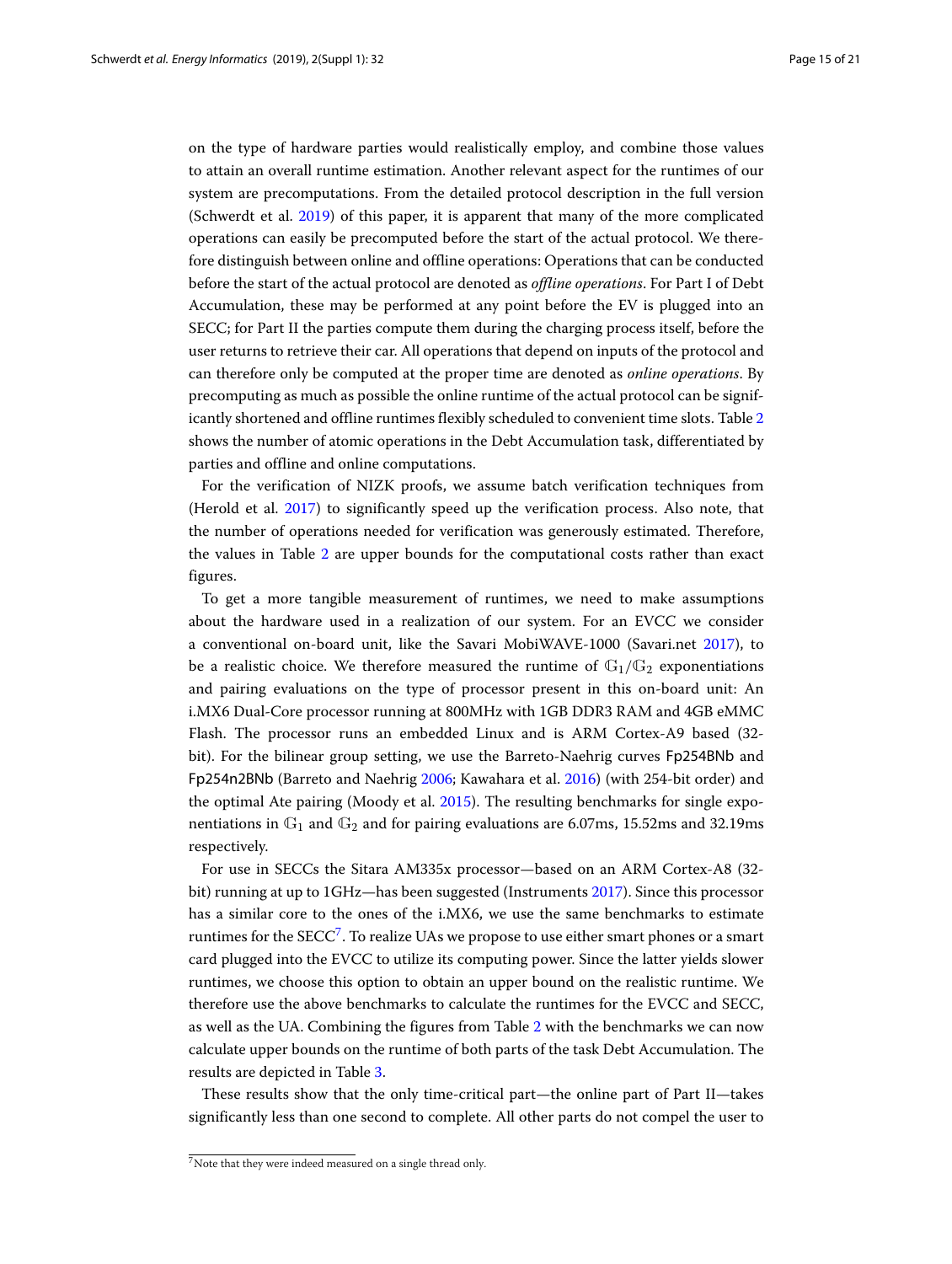<span id="page-15-1"></span>

|         | Party       | Offline        |              |            |                  | Online       |           |  |
|---------|-------------|----------------|--------------|------------|------------------|--------------|-----------|--|
|         |             | G <sub>1</sub> | $\mathbb{G}$ | Pairing    | G <sub>1</sub>   | $\mathbb{G}$ | Pairing   |  |
| Part I  | <b>EVCC</b> | 91             | 82           |            | $42 + 2v$        | 33           |           |  |
|         | <b>SECC</b> | V              | 0            |            | $\left( \right)$ |              | $140 + y$ |  |
| Part II | UA          | 240            | 228          |            | 4                |              | $Z+9$     |  |
|         | <b>SECC</b> | $\overline{4}$ | 0            | $252 + 2j$ |                  | Q            | 10        |  |

**Table 2** Upper bound on  $\mathbb{G}_1/\mathbb{G}_2$  exponentiations and pairing evaluations in debt accumulation

Here,  $j := |a_\lambda|$ ,  $y := |a_{\boldsymbol{\mathcal{E}}}|$ ,  $z := |a_{\boldsymbol{\mathcal{C}}}|$  and  $v := |b|_{\text{EVC}}|$ 

wait for completion and with roughly 2, 6 and 13 s they lie well within acceptable timeframes. Although these times are already sufficient to not impede a user's experience with our system, we note that they are still upper bounds in several ways: They were obtained assuming a very naive implementation without any computational optimizations, the number of group operations for proof verification was generously overestimated and runtimes were calculated using a single core only, when realistically multiple cores would be available. Hence, we assume real runtimes to be even better than the figures given in this section.

#### **Security and privacy**

This section discusses the security and privacy properties of our P6V2G protocol. After reviewing the inherent limitations implied by the underlying scenario, we individually detail the security and privacy properties our protocol was proven to provide. Finally we sketch how the formal proof was conducted.

#### <span id="page-15-0"></span>**Inherent privacy and security limitations**

<span id="page-15-3"></span>To assess the level of security and privacy our protocol provides, we first discuss which security limitations and privacy losses are inherent in the chosen setting and what levels of security and privacy an optimal solution might be able to yield.

**Privacy** Although ideally we would like OPRs to learn nothing at all, there are things we can not hope to hide from them due to their control over the EVSEs. Information they will always obtain for a charging session are the ID and location of the EVSE, time and duration of charging, charge targets put in by the (anonymous) user, the EV's battery properties, and the actual  $SDR<sup>8</sup>$  $SDR<sup>8</sup>$  $SDR<sup>8</sup>$  of the session. A privacy-optimal solution would not give away anything more than those parameters.

**Security** Some security limitations are imposed by post-payments paired with the semi online setting of SECCs. Facilitating this in a privacy preserving manner requires users to collect their debt on a wallet instead of trusting the OPR with their information. In this setting it is always possible for a user to reuse an old wallet state for upcoming charging sessions. Without instant synchronization the participating SECC has no way of knowing the old wallet state has already been used before. This kind of misbehavior is called *double-spending* and is a widely accepted drawback of semi online payment systems like bitcoin or e-cash—regardless of application. An optimal solution will detect this unavoidable fraud after the fact, identify the misbehaving user if required, and be able to recalculate the debt missing from the user's wallet. This feature is also required in case a

<span id="page-15-2"></span><sup>8</sup>Of course, this SDR should only contain details of the conducted charging, but no identifying information.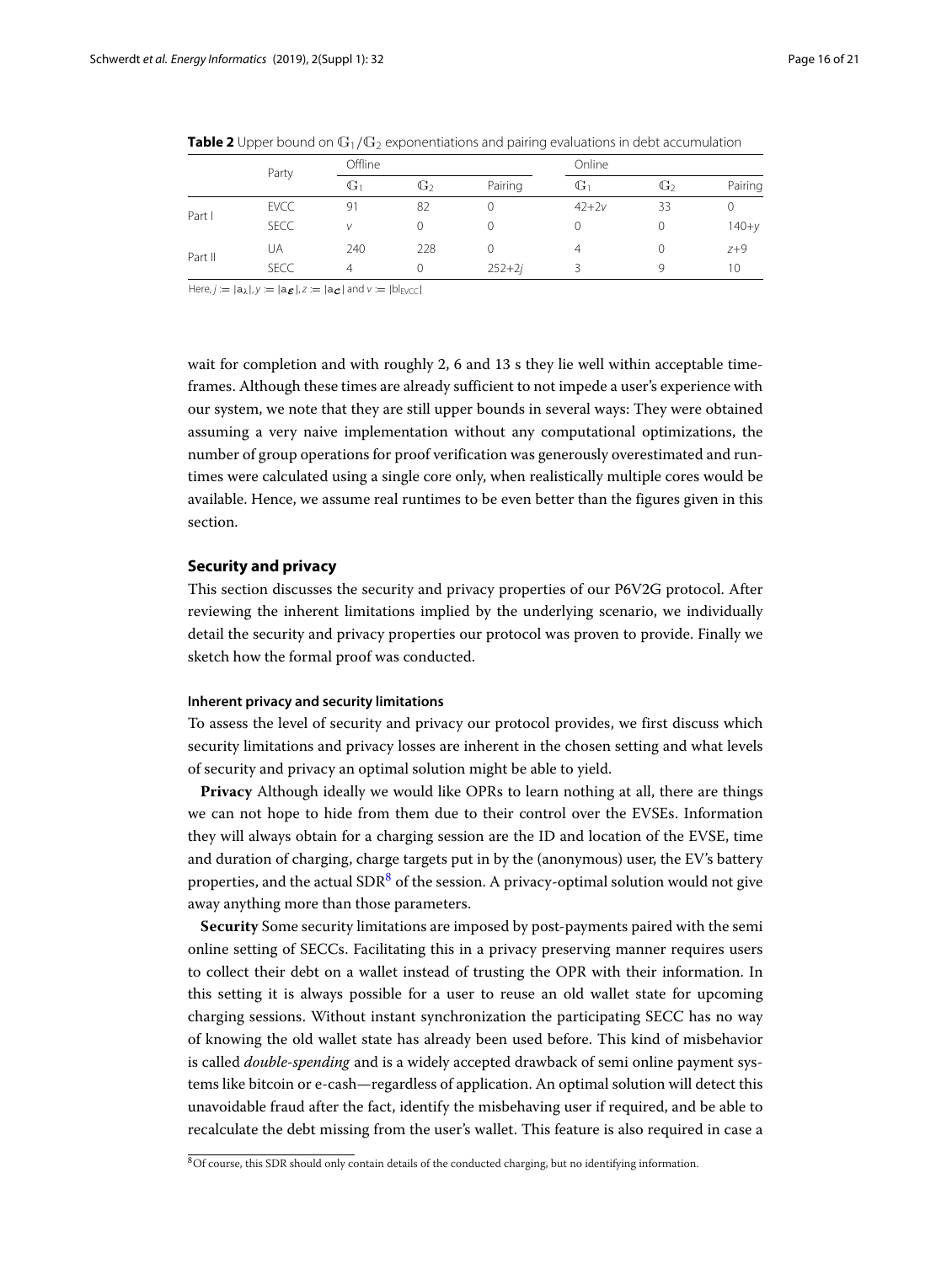<span id="page-16-1"></span>

|             |         |         | Total runtime  |                     |  |
|-------------|---------|---------|----------------|---------------------|--|
|             | offline | online  | offline        | online              |  |
| <b>EVCC</b> | 1825 ms | 1374 ms |                | 5945 ms             |  |
| <b>SECC</b> | 304 ms  | 4571 ms |                |                     |  |
| ua          | 4995 ms | 346 ms  |                | 826 ms              |  |
| <b>SECC</b> | 8394 ms | 480 ms  |                |                     |  |
|             | Party   |         | Party runtimes | 2129 ms<br>13389 ms |  |

**Table 3** Upper Bound on Runtimes of Debt Accumulation

Here,  $j := |a_{\lambda}| = 4$ ,  $y := |a_{\mathcal{E}}| = 1$ ,  $z := |a_{\mathcal{C}}| = 1$  and  $v := |b|_{\text{EVCC}}| = 50$ 

fraudulent user refuses to present their wallet for billing or claims to have lost it, which can not be prevented either. Another inherent limitation is that a maliciously colluding user and SECC are always able to agree on updating the wallet in a way that is not reflective of any charging session that physically took place. Due to this gap between the digital communication captured by our model and the real, physical world, we had to omit the case of collusions between the user side (UA, EVCC) and operator side (OPR, SECC) from our security proof. We suggest mitigating the effects of corrupted SECCs by adding timestamps to their attributes so that keys of corrupted SECCs expire. Note also that the corrupt behavior of a colluding user and SECC (or OPR) has no more consequences for the security and privacy of *honest* users than if only the SECC/OPR were corrupted, which is covered by our proof.

#### <span id="page-16-0"></span>**Proven privacy properties**

After listing some scenario specific impossibilities, let us discuss how P6V2G can yield nearly optimal privacy in this setting. Our proof of user privacy asserts that in addition to the necessary information listed in ["Inherent privacy and security limitations"](#page-15-0) section, the only thing SECCs (and therefore OPRs) learn from each charging session are the wallet's, EV's and previous SECC's attributes as well as the certifying OPRs. Content of these attributes is a subject of choice in implementation and fully determines the level of privacy provided by the system. While empty attributes yield complete privacy, it would also be possible to, e.g., include the users/EVs/EVSEs identities in their respective attributes, and hence implement a fully identifying system. The important point is that this level of privacy is explicit and easy to check upon registration and charging<sup>9</sup>. Realistically, wallet's attributes might contain the billing period (e.g., month) they are valid for and information on whether the user has a business or private contract with his operator. EV's attributes might differentiate between standard cars and busses. An SECC's attributes should consist of the current billing period only, leaving all honest SECCs with the same attributes. Simple properties like these yield that any recorded transaction can only be attributed to a group of *k* different and indistinguishable pairs of UAs/EVs—with *k* being the number of UAs with the same wallet attributes and OPR multiplied by the number of EVs of the same type—but not to any specific user in this group.

Assuming this kind of attributes we formally prove the following privacy properties, even under participation of malicious OPRs/SECCs or UAs/EVs in the system:

<span id="page-16-2"></span><sup>&</sup>lt;sup>9</sup>Once the system is implemented with a specific form of attributes, checking the content of attributes is easily automated (and we would advise to do so), saving users the effort of checking the system's privacy level themselves.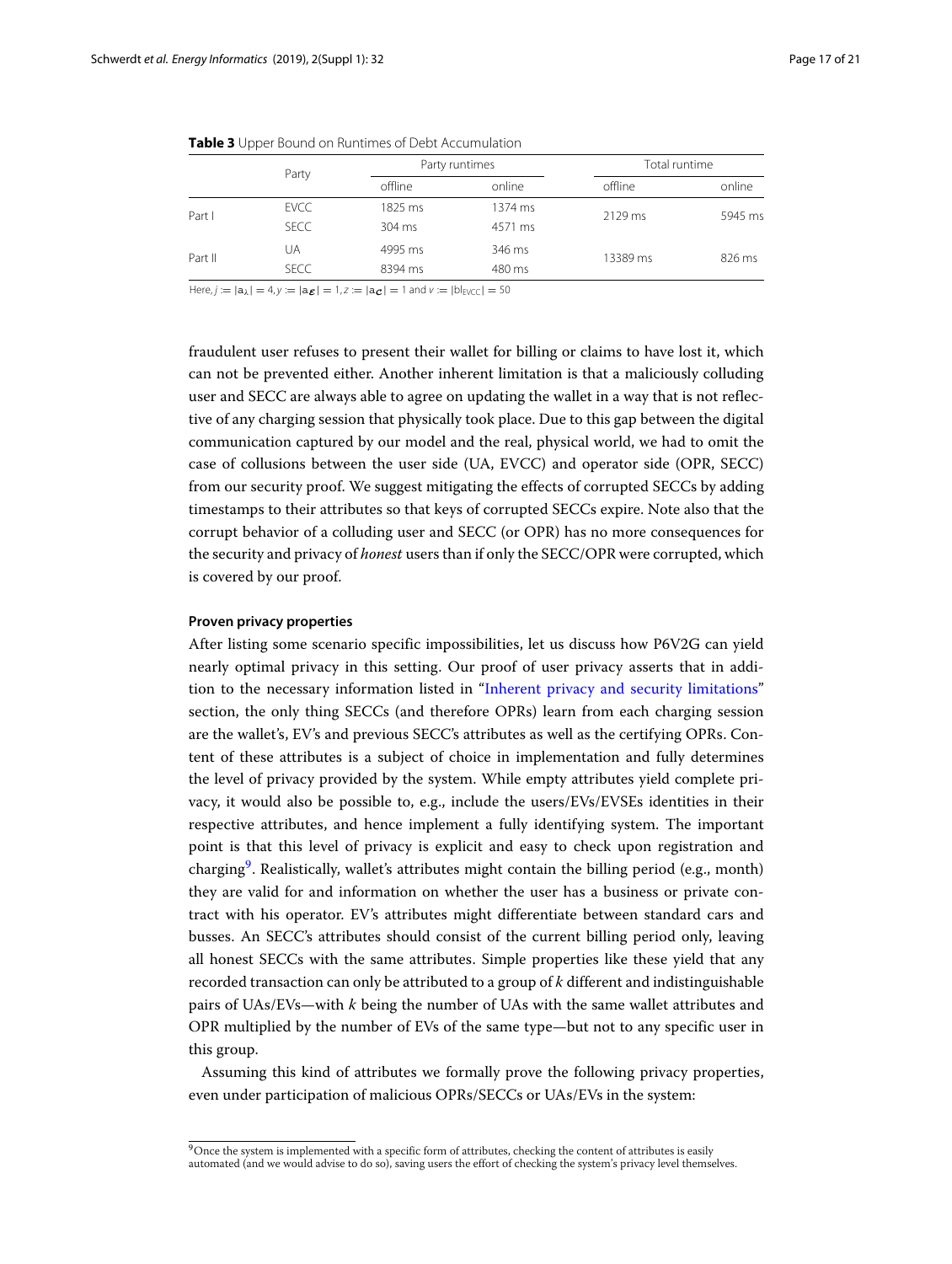|      | the system at all.                                                    |
|------|-----------------------------------------------------------------------|
|      | of all other UAs/EVs than if the traced UA had never participated in  |
| (P3) | Tracing of a misbehaving UA has no more implications for the privacy  |
|      | impossible without cooperation of the DR.                             |
| (P2) | Tracing of an honest UA and recalculation of its accumulated debt are |
| (P1) | Charging sessions of honest UAs/EVs are anonymous and unlinkable.     |

#### **Proven security properties**

We consider static corruption (and collusion) of an arbitrary number of either UAs and EVCCs or of SECCs and OPRs (for an explanation on UAs/EVCCs colluding with SECCs/OPRs, see ["Inherent privacy and security limitations"](#page-15-0) section). Any corrupted party may maliciously deviate from the protocol instead of just acting in an honest-butcurious manner.

Under this kind of corruption we prove the following security properties:

| (S1) | A UA can only use wallets that were legitimately issued to this UA.            |
|------|--------------------------------------------------------------------------------|
| (S2) | If a UA commits double-spending (see "Inherent privacy and security limita-    |
|      | tions" section), it will be identified.                                        |
| (S3) | A UA which does not commit double-spending can not lie about or modify         |
|      | the debt or reputation on its wallet.                                          |
| (S4) | An OPR is able to blacklist a specific UA with cooperation from the DR. An     |
|      | SECC will know that a UA is blacklisted before its wallet is used for payment. |
| (S5) | An OPR is able to recalculate a specific UA's debt with cooperation from the   |
|      | DR.                                                                            |
| (S6) | A UA that does not clear its wallet's debt will be detected.                   |
| (S7) | Only registered EVs can take part in Debt Accumulation.                        |
| (S8) | An OPR is able to blacklist specific EVs with cooperation from the DR. An      |
|      | SECC will know that an EV is blacklisted at the start of a charging session.   |
| (S9) | No party can lie about or modify their attributes.                             |

#### **Proof sketch**

We conducted a simulation-based proof following the real/ideal paradigm. For this type of proof the execution of the real world protocol is compared to the execution of an ideal model where all computation is done by an uncorruptible ideal functionality. The idea is for the ideal functionality to be designed in a way that it obviously guarantees the desired security and privacy properties. A proof of indistinguishability of the real world and ideal model yields that the protocol provides these properties as well. The advantage over game-based approaches is that all security properties and restrictions are explicit. However, the traditional notion of simulation-based security only captures security requirements in a standalone setting, where a single protocol instance runs in isolation. If multiple protocol instances run concurrently, this approach fails to guarantee security. The Universal Composability (UC) framework (Canetti [2001\)](#page-19-20) on the other hand does not only capture parallel execution of multiple protocol instances, but also the use of protocols in an arbitrary context.

For our protocol  $[\mathcal{F}_{CRS}, \overline{\mathcal{G}}_{BB}$ }-hybrid model (cp. (Canetti and Fischlin [2001;](#page-19-28) Canetti et al. [2016\)](#page-19-29)) that it securely realizes the ideal V2G functionality  $\mathcal{F}_{V2G}$  under common hardness assumptions for cryptographic building blocks. Further information on the ideal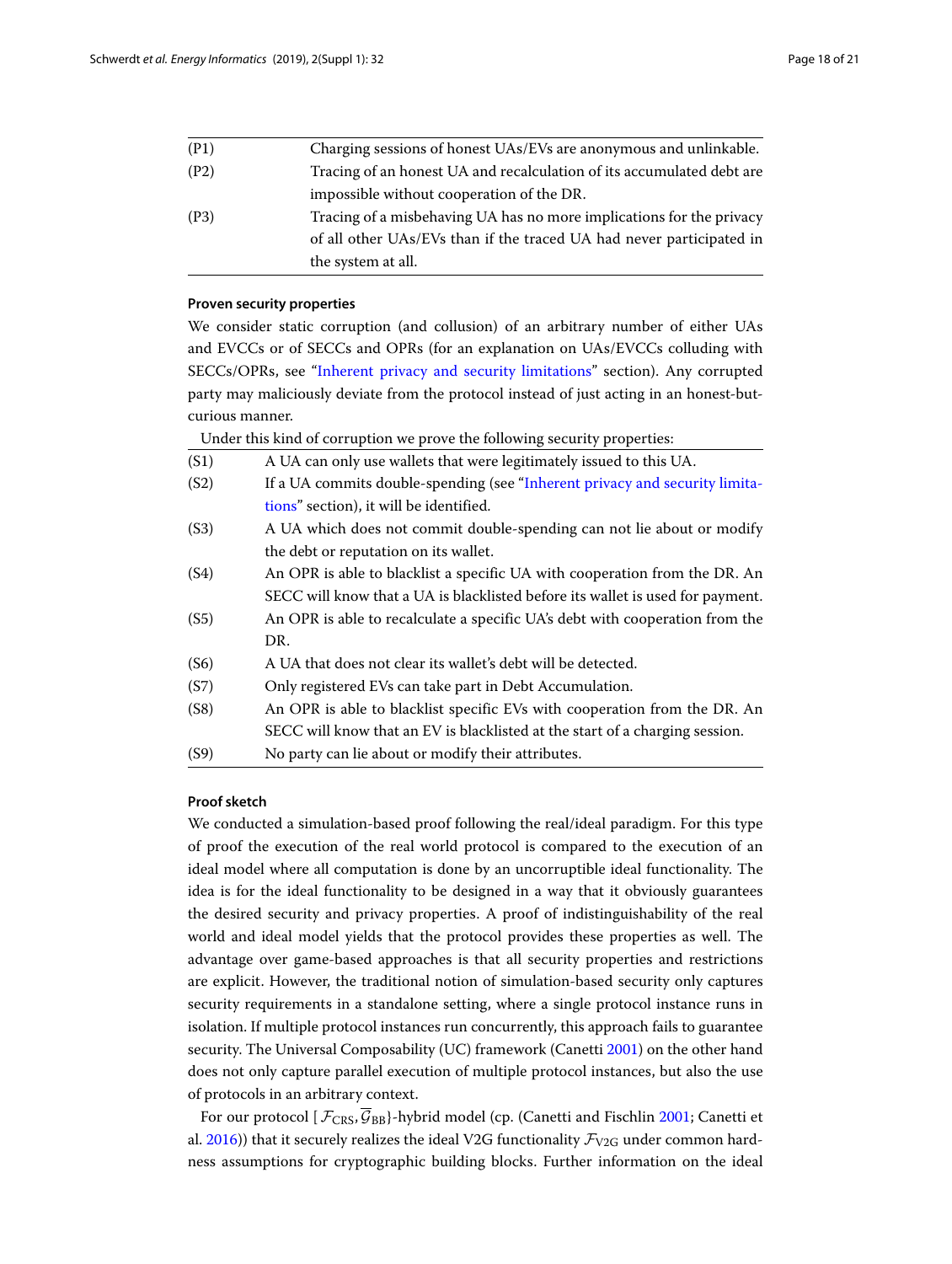functionality and additional details of the proof can be found in the full version (Schwerdt et al. [2019\)](#page-20-2) of this paper.

#### **Conclusion and future work**

Based on the cryptographic toll collection framework P4TC (Hoffmann et al. [2018\)](#page-19-7) we were able to develop the privacy-preserving V2G payment and reputation scheme P6V2G. Our system facilitates two-way transactions between EV users and EVSEs as well as reputation scores. In offering post-payment functionality—with, e.g., monthly billing—P6V2G is a highly convenient system with low effort usability. We achieve real world practicality by offering double-spending detection and guilt verification features, contingency traceability (with the consent of a designated authority) as well as blacklisting of EVs and users. All the systems functions are subject to explicit and formally proven privacy and security guarantees. Furthermore SECCs do not require permanent online capabilities, as P6V2G is designed to be operated in a semi online setting. Our runtime analysis demonstrates the P6V2G protocols to be efficient enough for the low performance hardware that is realistically present in the V2G setting. With EVs and users modeled as two separate entities, the system is fully portable between EVs and hence supports users with multiple cars as well as car sharing between multiple users.

Although the P6V2G system is a complete and practical V2G payment scheme, there are several directions where further expansion might prove beneficial. Modelling the EV and the actual charging process in more detail could yield additional features, e.g., an automated pricing check and continuous monitoring of the SECC's charging instructions. Another direction with potential for further development would be the financial settlement between charging point and e-mobility OPRs. At the moment each SECC needs to learn the user's eMO during a charging session to realistically provide OPRs with the means for financial settlement between them. Appending P6V2G with a cryptographic protocol for financial settlement between OPRs could remove the need for this information and thus further improve privacy.

#### **Acknowledgements**

We would like to thank Max Hoffmann (Ruhr Universität Bochum) for providing us with benchmarks for single group exponentiations and pairing evaluations.

#### **About this supplement**

This article has been published as part of Energy Informatics Volume 2 Supplement 1, 2019: Proceedings of the 8th DACH+ Conference on Energy Informatics. The full contents of the supplement are available online at [https://](https://energyinformatics.springeropen.com/articles/supplements/volume-2-supplement-1) [energyinformatics.springeropen.com/articles/supplements/volume-2-supplement-1.](https://energyinformatics.springeropen.com/articles/supplements/volume-2-supplement-1)

#### **Authors' contributions**

Under supervision of RS and MN, TG developed a preliminary version of this work in the scope of his master's thesis. RS advanced this first draft to its final version and wrote most of the manuscript. MN contributed to this revision by providing key insights into the finer details of the UC-model and corresponding proofs, as well as by refining the EVCC blacklisting mechanism of the protocol. VF discussed the results, analyzed the protocol's efficiency, and wrote the protocol descriptions for the final manuscript. AR discussed the results and reviewed the manuscript. All authors have read and approved the final manuscript.

#### **Funding**

Rebecca Schwerdt is supported by the German Research Foundation (DFG) as part of the Research Training Group GRK 2153: Energy Status Data-Informatics Methods for its Collection, Analysis and Exploitation.

Matthias Nagel and Andy Rupp are supported by the German Federal Ministry of Education and Research via the Competence Center for Applied Security Technology (KASTEL).

Valerie Fetzer and Andy Rupp are supported by DFG grant RU 1664/3-1. Publication of this supplement was funded by Austrian Federal Ministry for Transport, Innovation and Technology.

#### **Availability of data and materials**

A full version of this paper is available at [https://eprint.iacr.org/2019/toappear.](https://eprint.iacr.org/2019/to appear)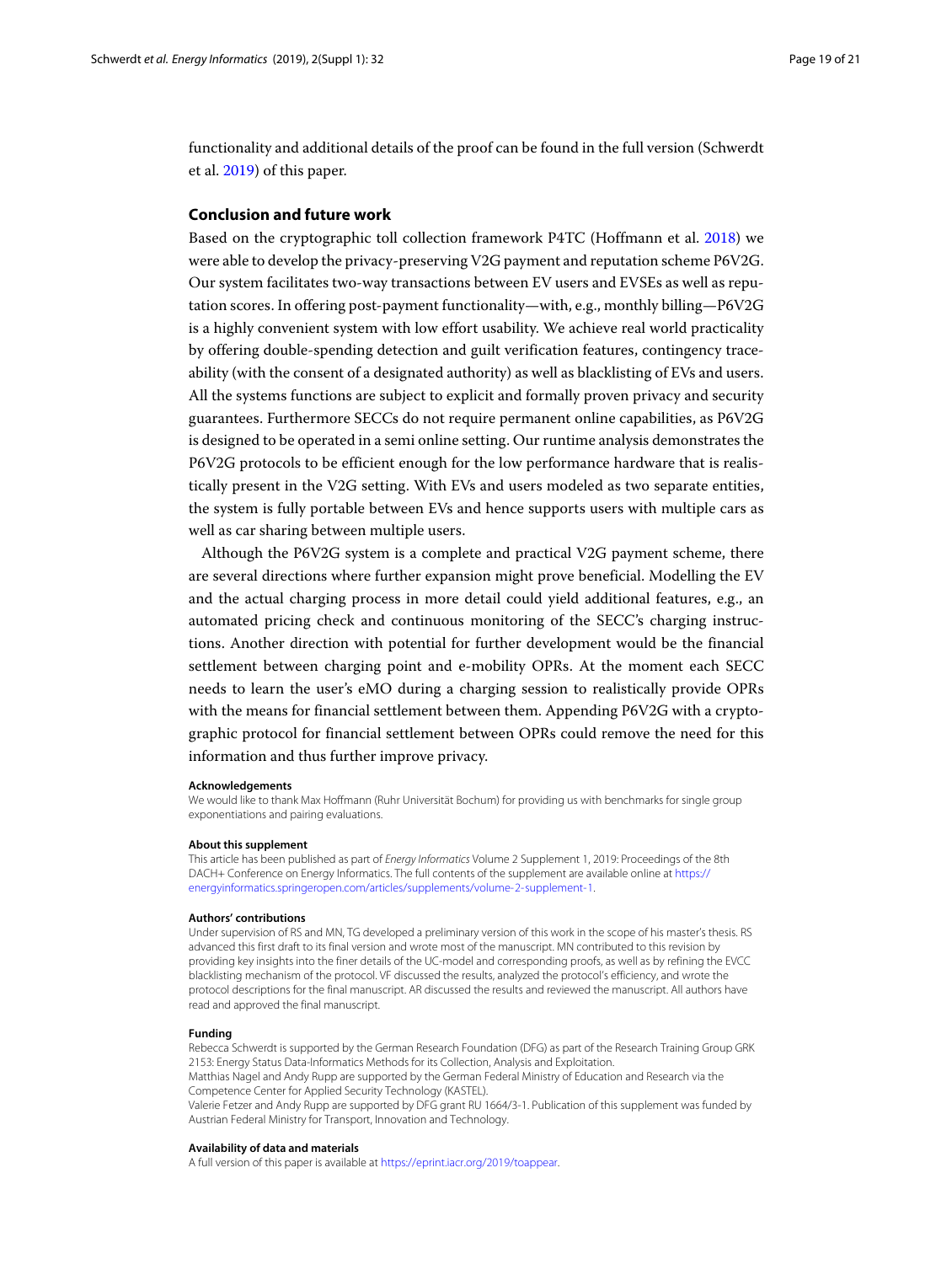#### **Competing interests**

The authors declare that they have no competing interests.

#### Published: 23 September 2019

#### **References**

- <span id="page-19-11"></span>Au MH, Liu JK, Fang J, Jiang ZL, Susilo W, Zhou J (2014) A new payment system for enhancing location privacy of electric vehicles. IEEE Trans Veh Technol 63(1):3–18
- <span id="page-19-14"></span>Baldimtsi F, Chase M, Fuchsbauer G, Kohlweiss M (2015) Anonymous transferable e-cash. In: Katz J (ed). Public-Key Cryptography – PKC 2015. Springer, Berlin. pp 101–124
- <span id="page-19-24"></span>Barreto PSLM, Naehrig M (2006) Pairing-friendly elliptic curves of prime order. In: Preneel B, Tavares S (eds). SAC 2005Annual International Workshop on Selected Areas in Cryptography. Lecture Notes in Computer Science, vol. 3897. Springer, Berlin. pp 319–331
- <span id="page-19-16"></span>Blanchet B (2016) Modeling and verifying security protocols with the applied pi calculus and proverif. Found Trends Priv Secur 1(1-2):1–135
- <span id="page-19-1"></span>Burch I, Gilchrist J (2018) Survey of Global Activity to Phase Out Internal Combustion Engine Vehicles. Cent Clim Prot
- <span id="page-19-18"></span>Camenisch J, Hohenberger S, Lysyanskaya A (2005) Compact e-cash. In: Advances in Cryptology - EUROCRYPT 2005, 24th Annual International Conference on the Theory and Applications of Cryptographic Techniques, Aarhus, Denmark, May 22-26, 2005, Proceedings. pp 302–321
- <span id="page-19-19"></span>Canard S, Gouget A (2008) Anonymity in transferable e-cash. In: Applied Cryptography and Network Security, 6th International Conference, ACNS 2008, New York, NY, USA, June 3-6, 2008. Proceedings. pp 207–223
- <span id="page-19-20"></span>Canetti R (2001) Universally composable security: A new paradigm for cryptographic protocols. In: 42nd Annual Symposium on Foundations of Computer Science, FOCS 2001, 14-17 October 2001, Las Vegas, Nevada, USA. pp 136–145
- <span id="page-19-21"></span>Canetti R, Dodis Y, Pass R, Walfish S (2007) Universally composable security with global setup. In: Theory of Cryptography, 4th Theory of Cryptography Conference, TCC 2007, Amsterdam, The Netherlands, February 21-24, 2007, Proceedings. pp 61–85
- <span id="page-19-28"></span>Canetti R, Fischlin M (2001) Universally composable commitments. In: Kilian J (ed). Advances in Cryptology — CRYPTO 2001. Springer, Berlin. pp 19–40
- <span id="page-19-29"></span>Canetti R, Shahaf D, Vald M (2016) Universally composable authentication and key-exchange with global pki. In: IACR International Workshop on Public Key Cryptography. Springer. pp 265–296
- <span id="page-19-3"></span>Department of Public Expenditure and Reform (2019) Project Ireland 2040: National Development Plan 2018-2027. Gov Declaration
- <span id="page-19-12"></span>DIN-Normenausschuss Automobiltechnik (2015) Road Vehicles – Vehicle to Grid Communication Interface – Part 1: General Information and Use-case Definition. Deutsches Institut für Normung e.V., Berlin. Deutsches Institut für Normung e.V.. DIN EN ISO 15118-1
- <span id="page-19-13"></span>DIN-Normenausschuss Automobiltechnik (2016) Road Vehicles – Vehicle to Grid Communication Interface – Part 2: Network and Application Protocol Requirements. Deutsches Institut für Normung e.V., Berlin. Deutsches Institut für Normung e.V.. DIN EN ISO 15118-2
- <span id="page-19-17"></span>Fazouane M, Kopp H, van der Heijden RW, Métayer DL, Kargl F (2015) Formal verification of privacy properties in electric vehicle charging. In: ESSoS. Lecture Notes in Computer Science, vol. 8978. Springer, Cham. pp 17–33
- <span id="page-19-0"></span>Foley A, Winning I, O Gallachoir B (2010) State-of-the-art in electric vehicle charging infrastructure. In: 2010 IEEE Vehicle Power and Propulsion Conference (VPPC). IEEE. pp 1–6
- <span id="page-19-6"></span>Golle P, Partridge K (2009) On the anonymity of home/work location pairs. In: Tokuda H, Beigl M, Friday A, Brush AJB, Tobe Y (eds). Pervasive Computing. Springer, Berlin. pp 390–397
- <span id="page-19-9"></span>Han W, Xiao Y (2016) Privacy preservation for v2g networks in smart grid: A survey. Comput Commun 91:17–28
- <span id="page-19-8"></span>Hartung G, Cryptographic AccumulatorsNg Matthias Nagel MH, Rupp A (2017) BBA+: improving the security and applicability of privacy-preserving point collection. In: Proceedings of the 2017 ACM SIGSAC Conference on
- <span id="page-19-22"></span>Computer and Communications Security, CCS 2017, Dallas, TX, USA, October 30 - November 03, 2017. pp 1925–1942 Herold G, Hoffmann M, Klooß M, Ràfols C, Rupp A (2017) New techniques for structural batch verification in bilinear groups with applications to groth-sahai proofs. In: ACM Conference on Computer and Communications Security.
- <span id="page-19-15"></span>pp 1547–1564 Höfer C, Petit J, Schmidt RK, Kargl F (2013) POPCORN: privacy-preserving charging for emobility. In: CyCAR@CCS. ACM, New York. pp 37–48
- <span id="page-19-7"></span>Hoffmann M, Fetzer V, Nagel M, Rupp A, Schwerdt R (2018) P4TC—Provably-Secure yet Practical Privacy-Preserving Toll Collection. Cryptology ePrint Archive, Report 2018/1106. [https://eprint.iacr.org/2018/1106.](https://eprint.iacr.org/2018/1106) Accessed Feb 2019
- <span id="page-19-27"></span>Instruments T (2017) TI Designs: TIDEP-0087. Human Machine Interface (HMI) for EV Charging Infrastructure Reference Design. [http://www.ti.com/lit/ug/tidude7/tidude7.pdf.](http://www.ti.com/lit/ug/tidude7/tidude7.pdf) [Online; accessed 09-Jan-2019]
- <span id="page-19-25"></span>Kawahara Y, Kobayashi T, Scott M, Kato A (2016) Barreto-naehrig curves. Internet draft, Internet Engineering Task Force. Work in Progress
- <span id="page-19-4"></span>Kempton W, Letendre SE (1997) Electric vehicles as a new power source for electric utilities. Transp Res A D Transp Environ 2(3):157–175
- <span id="page-19-5"></span>Krumm J (2007) Inference attacks on location tracks. In: LaMarca A, Langheinrich M, Truong KN (eds). Pervasive Computing. Springer, Berlin. pp 127–143
- <span id="page-19-10"></span>Liu JK, Au MH, Susilo W, Zhou J (2012) Enhancing location privacy for electric vehicles (at the right time). In: European Symposium on Research in Computer Security. Springer. pp 397–414
- <span id="page-19-2"></span>Löfven S (2019) Regeringsförklaring. Gov Declaration
- <span id="page-19-26"></span>Moody D, Peralta RC, Perlner RA, Regenscheid AR, Roginsky AL, Chen L (2015) Report on pairing-based cryptography. In: Journal of Research of the National Institute of Standards and Technology, vol. 120. National Insititute of Standards and Technology, Gaithersburg. pp 11–27
- <span id="page-19-23"></span>Savari.net (2017) MobiWAVE On-Board-Unit (OBU). [http://savari.net/wp-content/uploads/2017/05/MW-1000\\_April2017.](http://savari.net/wp-content/uploads/2017/05/MW-1000_April2017.pdf) [pdf.](http://savari.net/wp-content/uploads/2017/05/MW-1000_April2017.pdf) [Online; accessed 05-Feb-2018]